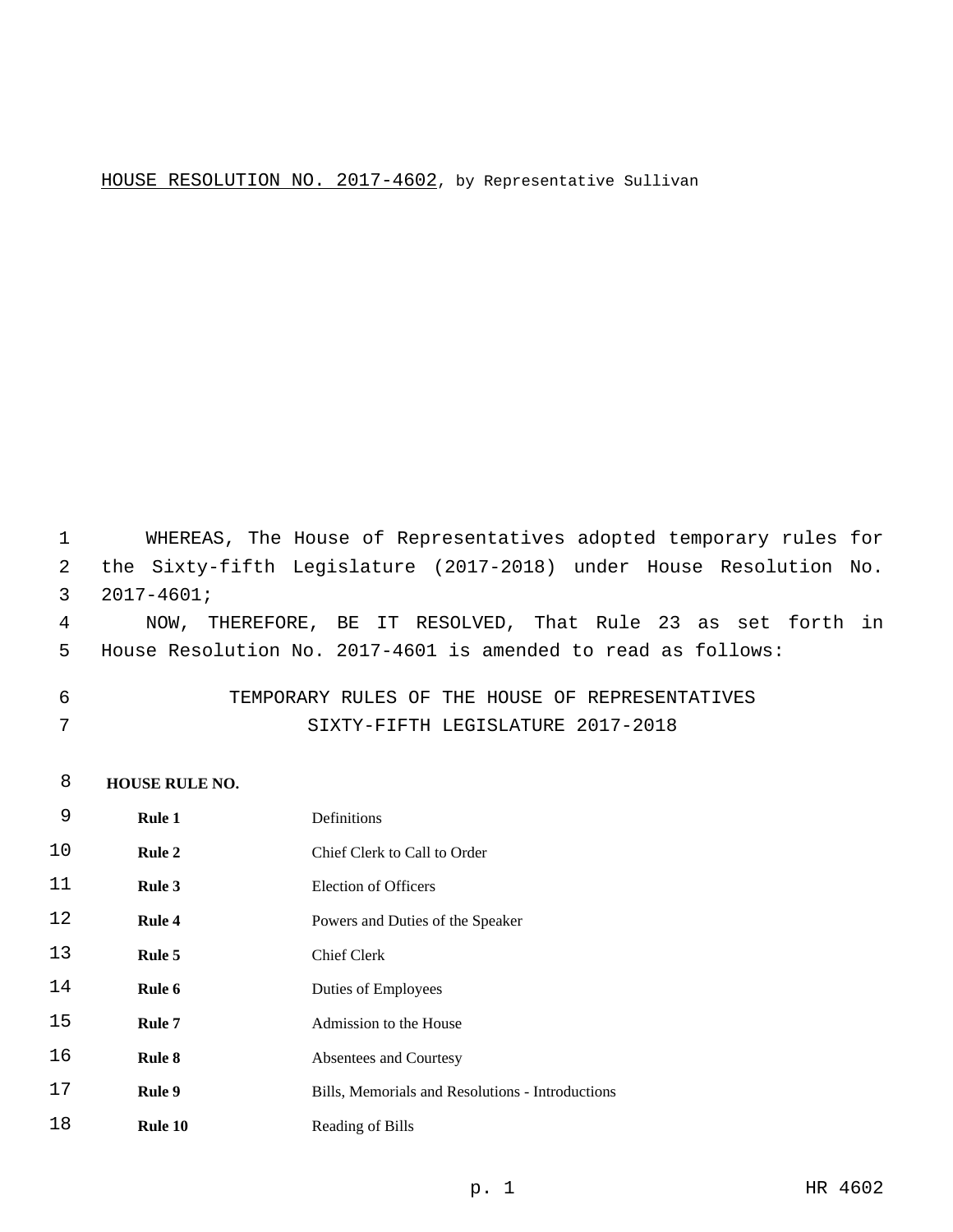| $\mathbf 1$ | Rule 11   | Amendments                                                        |
|-------------|-----------|-------------------------------------------------------------------|
| 2           | Rule 12   | <b>Final Passage</b>                                              |
| 3           | Rule 13   | Hour of Meeting, Roll Call and Quorum                             |
| 4           | Rule 14   | Daily Calendar and Order of Business                              |
| 5           | Rule 15   | Motions                                                           |
| 6           | Rule 16   | Members Right to Debate                                           |
| 7           | Rule 17   | Rules of Debate                                                   |
| 8           | Rule 18   | Ending of Debate - Previous Question                              |
| 9           | Rule 19   | Voting                                                            |
| 10          | Rule 20   | Reconsideration                                                   |
| 11          | Rule 21   | Call of the House                                                 |
| 12          | Rule 22   | Appeal from Decision of Chair                                     |
| 13          | Rule 23   | <b>Standing Committees</b>                                        |
| 14          | Rule 24   | <b>Duties of Committees</b>                                       |
| 15          | Rule 25   | Standing Committees - Expenses - Subpoena Power                   |
| 16          | Rule 26   | Vetoed Bills                                                      |
| 17          | Rule 27   | Suspension of Compensation                                        |
| 18          | Rule 28   | Smoking                                                           |
| 19          | Rule 29   | Liquor                                                            |
| 20          | Rule 30   | <b>Parliamentary Rules</b>                                        |
| 21          | Rule 31   | <b>Standing Rules Amendment</b>                                   |
| 22          | Rule 32   | Rules to Apply for Assembly                                       |
| 23          | Rule 33   | <b>Legislative Mailings</b>                                       |
| 24          |           | Definitions                                                       |
|             |           |                                                                   |
| 25          |           | Rule 1. "Absent" means an unexcused failure to attend.            |
| 26<br>27    | may act.  | "Term" means the two-year term during which the members as a body |
| 28          | "Session" | means a constitutional gathering of the house<br>in               |
| 29          |           | accordance with Article II § 12 of the state Constitution.        |

p. 2 HR 4602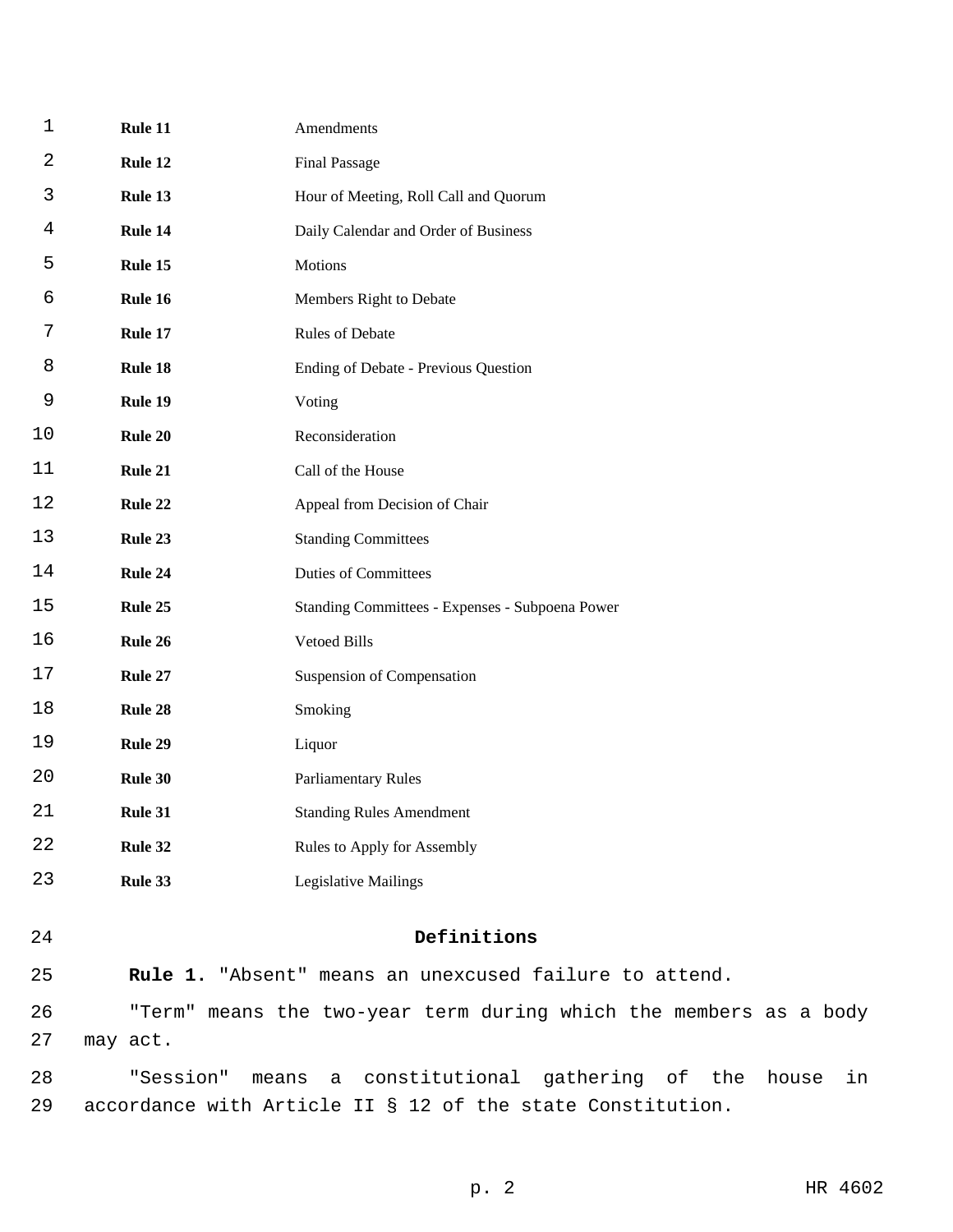"Committee" means any standing, conference, joint, or select committee as so designated by rule or resolution.2

 "Fiscal committee" means the appropriations, capital budget, 4 finance, and transportation committees.

 "Bill" means bill, joint memorial, joint resolution, or concurrent resolution unless the context indicates otherwise.

# **Chief Clerk to Call to Order**

 **Rule 2.** It shall be the duty of the chief clerk of the previous term to call the house to order and to conduct the proceedings until 10 a speaker is chosen.

# **Election of Officers**

 **Rule 3.** The house shall elect the following officers at the commencement of each term: Its presiding officer, who shall be styled speaker of the house; a speaker pro tempore, who shall serve in absence or in case of the inability of the speaker; a deputy speaker pro tempore, who shall serve in absence or in case of the inability of the speaker and speaker pro tempore; and a chief clerk of the house. Such officers shall hold office during all sessions until the convening of the succeeding term: PROVIDED, HOWEVER, That any of these offices may be declared vacant by the vote of a constitutional majority of the house, the members voting viva voce and their votes shall be entered on the journal. If any office is declared vacant, the house shall fill such vacant office as hereinafter provided. In all elections by the house a constitutional majority shall be required, the members shall vote viva voce and their votes shall be 26 entered on the journal. (Art. II  $\S$  27)

## **Powers and Duties of the Speaker**

**Rule 4.** The speaker shall have the following powers and duties:

 (A) The speaker shall take the chair and call the house to order precisely at the hour appointed for meeting and if a quorum be present, shall cause the journal of the preceding day to be read and 32 shall proceed with the order of business.

 (B) The speaker shall preserve order and decorum, and in case of any disturbance or disorderly conduct within the chamber or

p. 3 HR 4602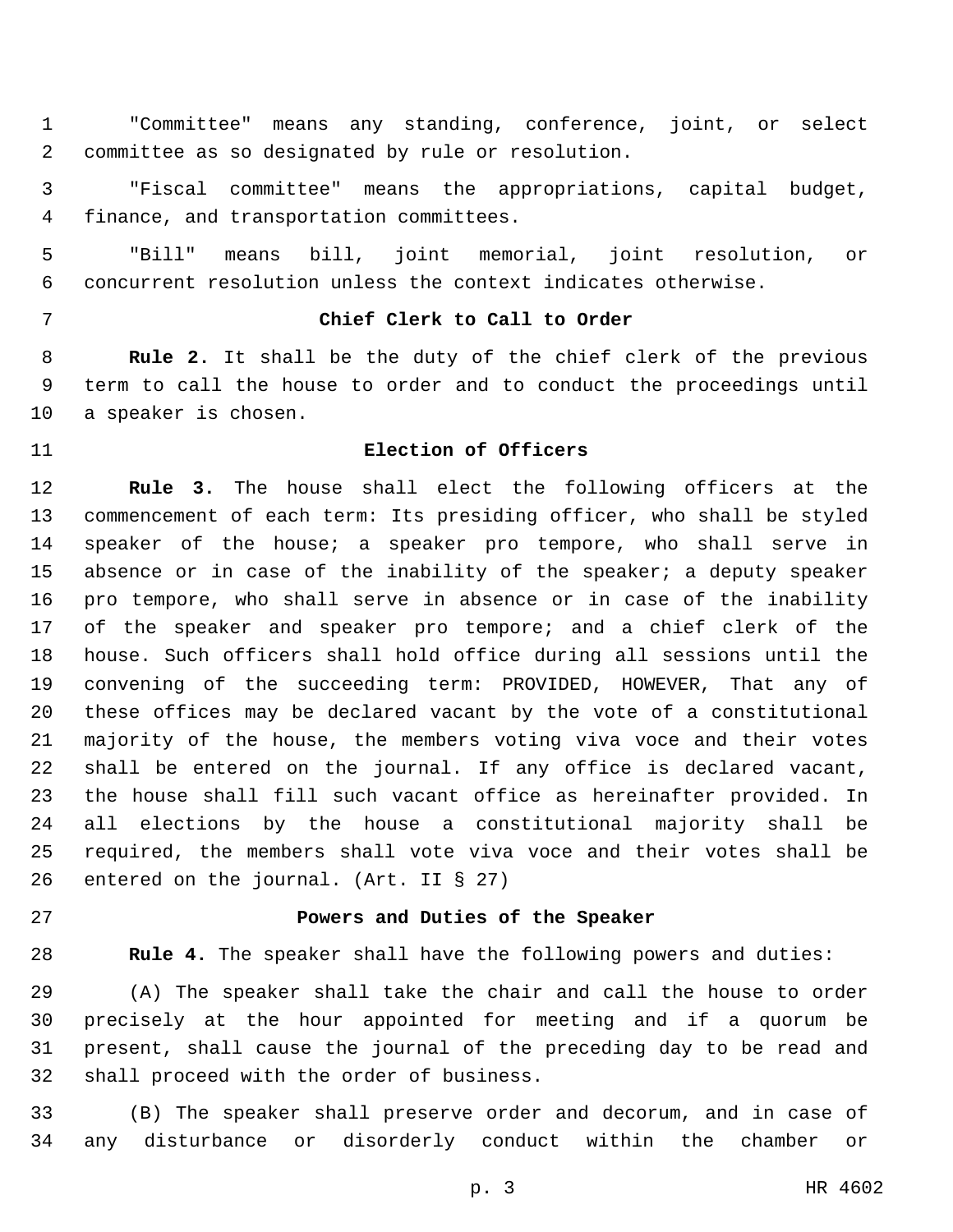legislative area, shall order the sergeant at arms to suppress the same and may order the sergeant at arms to remove any person creating any disturbance within the house chamber or legislative area.

 (C) The speaker may speak to points of order in preference to other members, arising from the seat for that purpose, and shall decide all questions of order subject to an appeal to the house by any member, on which appeal no member shall speak more than once 8 without leave of the house.

 (D) The speaker shall sign all bills in open session. (Art. II § 32)

 (E) The speaker shall sign all writs, warrants, and subpoenas issued by order of the house, all of which shall be attested to by 13 the chief clerk.

 (F) The speaker shall have the right to name any member to perform the duties of the chair, but such substitution shall neither extend beyond adjournment nor authorize the representative so substituted to sign any documents requiring the signature of the 18 speaker.

 (G) The speaker, in open session, shall appoint committee chairs as selected by the majority party caucus, and shall appoint members to committees in the same ratio as the membership of the respective parties of the house, unless otherwise provided by law or house 23 rules.

(H) The speaker shall serve as chair of the rules committee.

 (I) The speaker shall have charge of and see that all officers, attaches, and clerks perform their respective duties.

 (J) The speaker pro tempore shall exercise the duties, powers, and prerogatives of the speaker in the event of the speaker's death, illness, removal, or inability to act until the speaker's successor shall be elected.30

#### **Chief Clerk**

 **Rule 5.** The chief clerk shall perform the usual duties pertaining to the office, and shall hold office until a successor has been 34 elected.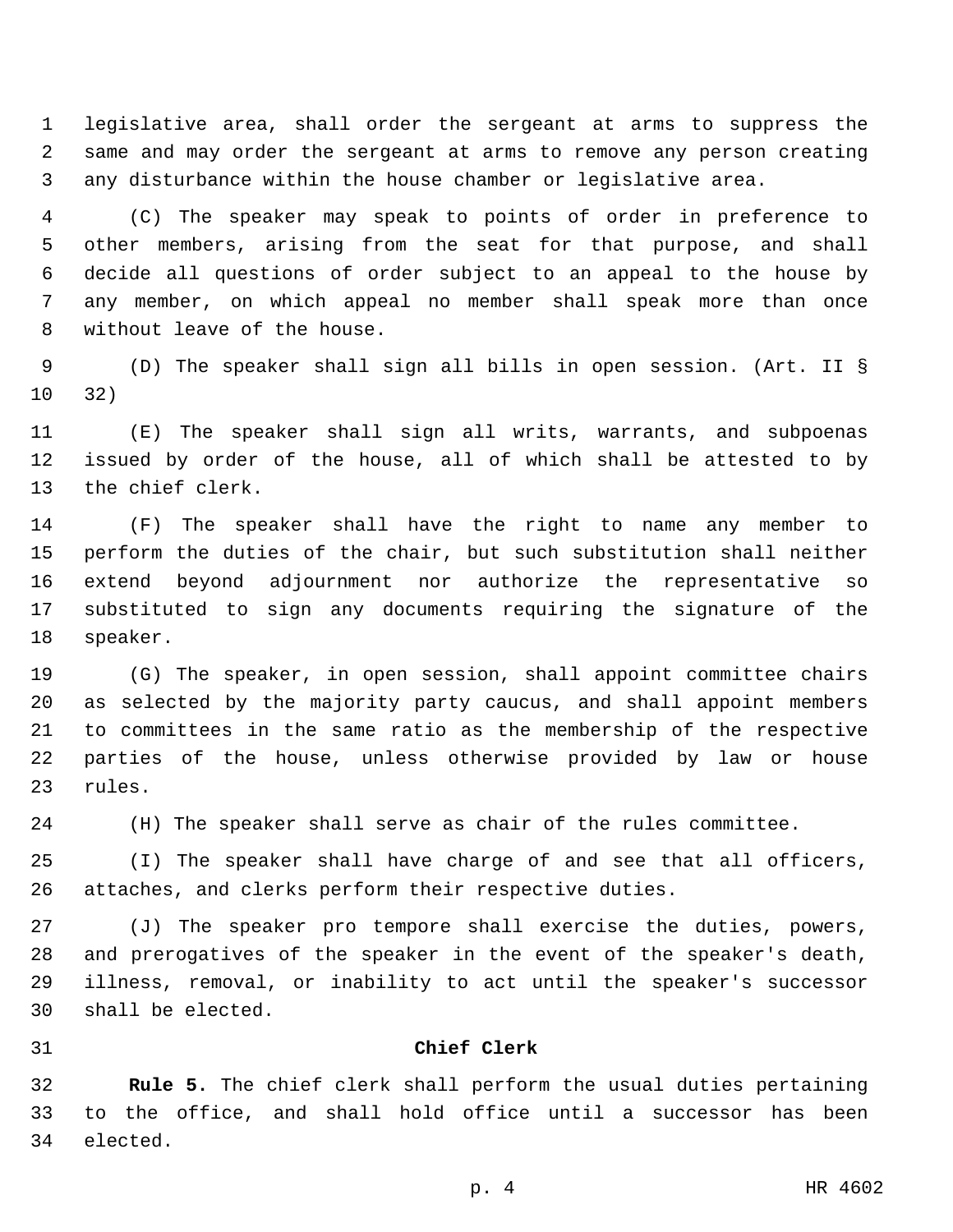The chief clerk shall employ, subject to the approval of the speaker, all other house employees; the hours of duty and assignments of all house employees shall be under the chief clerk's directions and instructions, and they may be dismissed by the chief clerk with the approval of the speaker. The speaker shall sign and the chief clerk shall countersign all payrolls and vouchers for all expenses of the house and appropriately transmit the same. In the event of the chief clerk's death, illness, removal, or inability to act, the speaker may appoint an acting chief clerk who shall exercise the duties and powers of the chief clerk until the chief clerk's 11 successor shall be elected.

## **Duties of Employees**

 **Rule 6.** Employees of the house shall perform such duties as are assigned to them by the chief clerk. Under no circumstances shall the compensation of any employee be increased for past services. No house employee shall seek to influence the passage or rejection of proposed 17 legislation.

## **Admission to the House**

 **Rule 7.** It shall be the general policy of the house to keep the 20 chamber clear as follows:

 (A) The sergeant at arms shall admit only the following individuals to the wings and adjacent areas of the house chamber for the period of time beginning one-half hour prior to convening and ending one-half hour following the adjournment of the house's daily 25 session:

26 The governor or designees, or both;

27 Members of the senate;

28 State elected officials;

Officers and authorized employees of the legislature;

 Former members of the house who are not advocating any pending or 31 proposed legislation;

32 Representatives of the press;

Other persons with the consent of the speaker.

 (B) Only members of the house, pages, sergeants at arms, and clerks are permitted on the floor while the house is in session.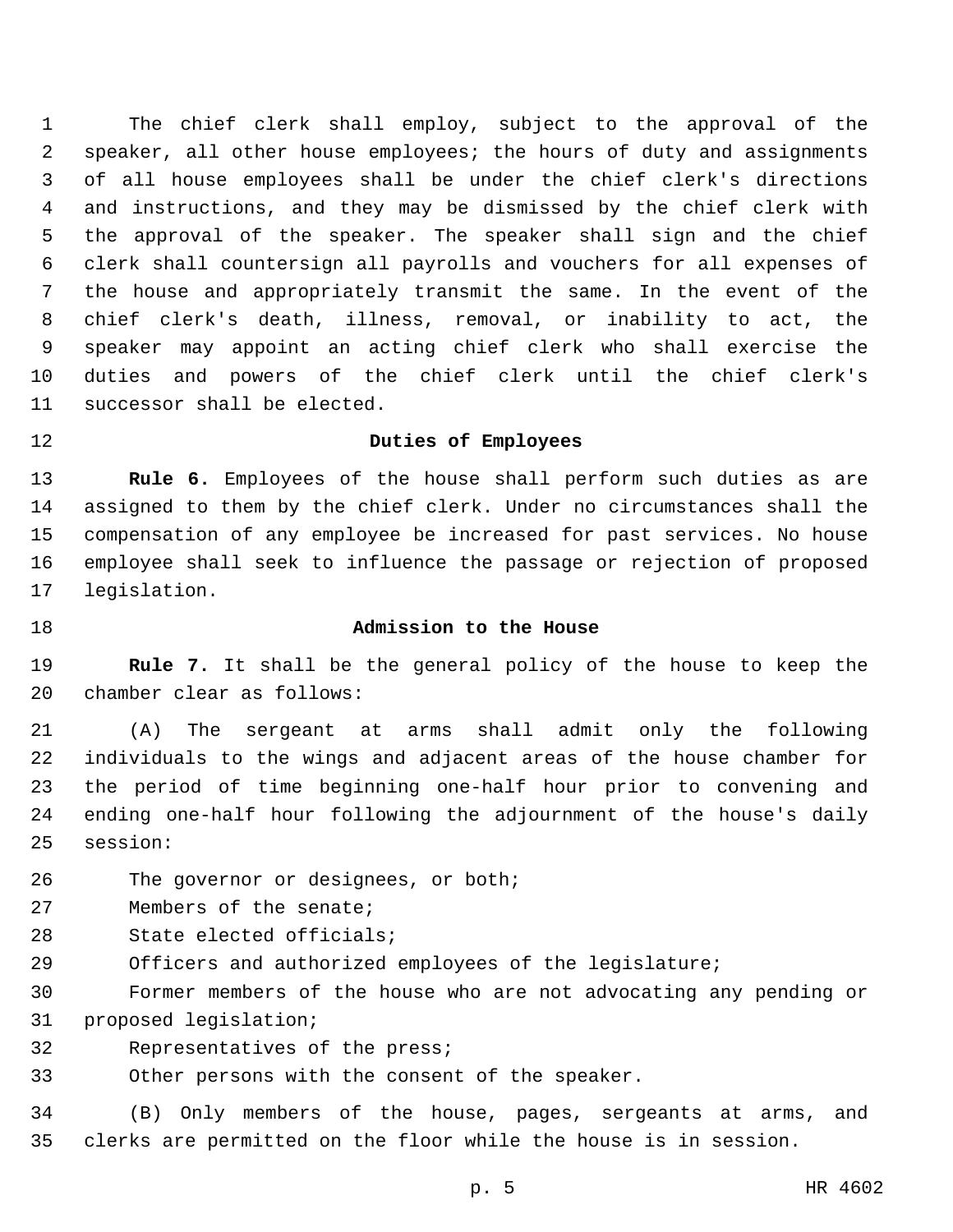(C) Lobbying in the house chamber or in any committee room or lounge room is prohibited when the house or committee is in session unless expressly permitted by the house or committee. Anyone violating this rule will forfeit his or her right to be admitted to 5 the house chamber or any of its committee rooms.

# **Absentees and Courtesy**

 **Rule 8.** No member shall be absent from the service of the house without leave from the speaker. When the house is in session, only the speaker shall recognize visitors and former members.

# **Bills, Memorials and Resolutions - Introductions**

 **Rule 9.** Any member desiring to introduce a bill shall file the same with the chief clerk. Bills filed by 10:00 a.m. shall be introduced at the next daily session, in the order filed: PROVIDED, That if such introduction is within the last ten days of a regular session, it cannot be considered without a direct vote of two-thirds (2/3) of all the members elected to each house with such vote recorded and entered upon the journal. (Art. II § 36)

 Any returning member or member-elect may prefile a bill with the chief clerk commencing the first Monday in December preceding any regular session or twenty (20) days before any special session. Prefiled bills shall be introduced on the first legislative day.

 All bills shall be endorsed with a statement of the title and the name of the member or members introducing the same. The chief clerk shall attach to all bills a substantial cover bearing the title and sponsors and shall number each bill in the order filed. All bills shall be printed unless otherwise ordered by the house.

 Any bill introduced at any session during the term shall be eligible for action at all subsequent sessions during the term.

 No house bill may be introduced that is identical to any other 30 pending house bill.

#### **Reading of Bills**

 **Rule 10.** Every bill shall be read on three separate days: PROVIDED, That this rule may be temporarily suspended at any time by a two-thirds (2/3) vote of the members present; and that on and after the fifth day prior to the day of adjournment sine die of any session, as determined pursuant to Article II, Section 12 of the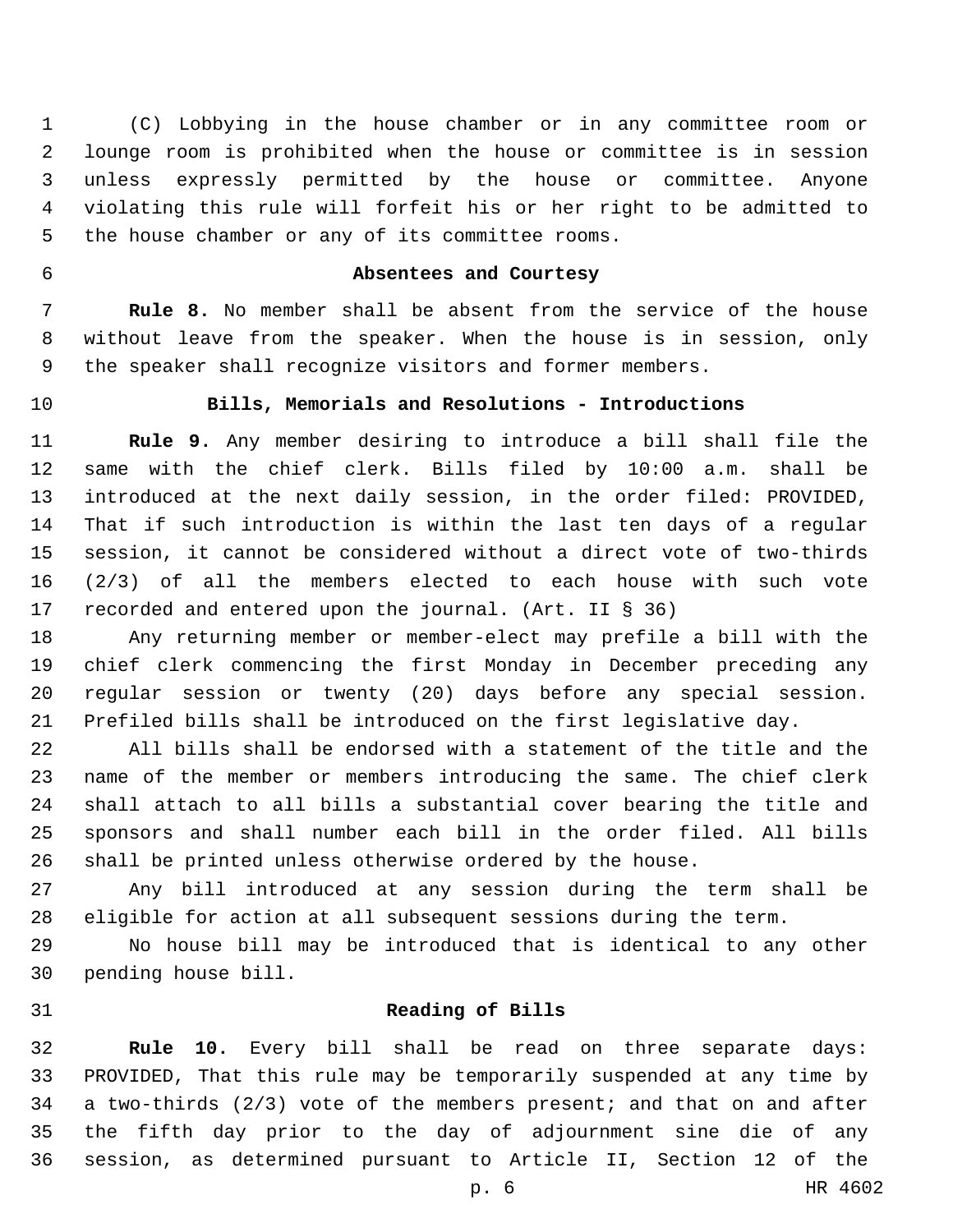state Constitution or concurrent resolution, or on and after the third day prior to the day a bill must be reported from the house as established by concurrent resolution, this rule may be suspended by a 4 majority vote.

 A bill may be returned to second reading for the purpose of amendment by a suspension of the rules: PROVIDED, That on and after the fifth day prior to the day of adjournment sine die of any session, as determined pursuant to Article II, section 12 of the state Constitution or concurrent resolution, or on and after the third day prior to the day a bill must be reported from the house as established by concurrent resolution, this rule may be suspended and a bill returned to second reading for the purpose of amendment by a 13 majority vote.

 (A) FIRST READING. The first reading of a bill shall be by title only, unless a majority of the members present demand a reading in 16 full.

 After the first reading the bill shall be referred to an 18 appropriate committee.

 Upon being reported out of committee, all bills shall be referred to the rules committee, unless otherwise ordered by the house.

 The rules committee may, by majority vote, refer any bill in its possession to a committee for further consideration. Such referral shall be reported to the house and entered in the journal under the 24 fifth order of business.

 (B) SECOND READING. Upon second reading, the bill number and short title and the last line of the bill shall be read unless a majority of the members present shall demand its reading in full. The bill shall be subject to amendment section by section. No amendment shall be considered by the house until it has been sent to the chief clerk's desk in writing, distributed to the desk of each member, and read by the clerk. All amendments adopted during second reading shall be securely fastened to the original bill. All amendments rejected by the house shall be passed to the minute clerk, and the journal shall 34 show the disposition of such amendments.

 When no further amendments shall be offered, the speaker shall 36 declare the bill has passed its second reading.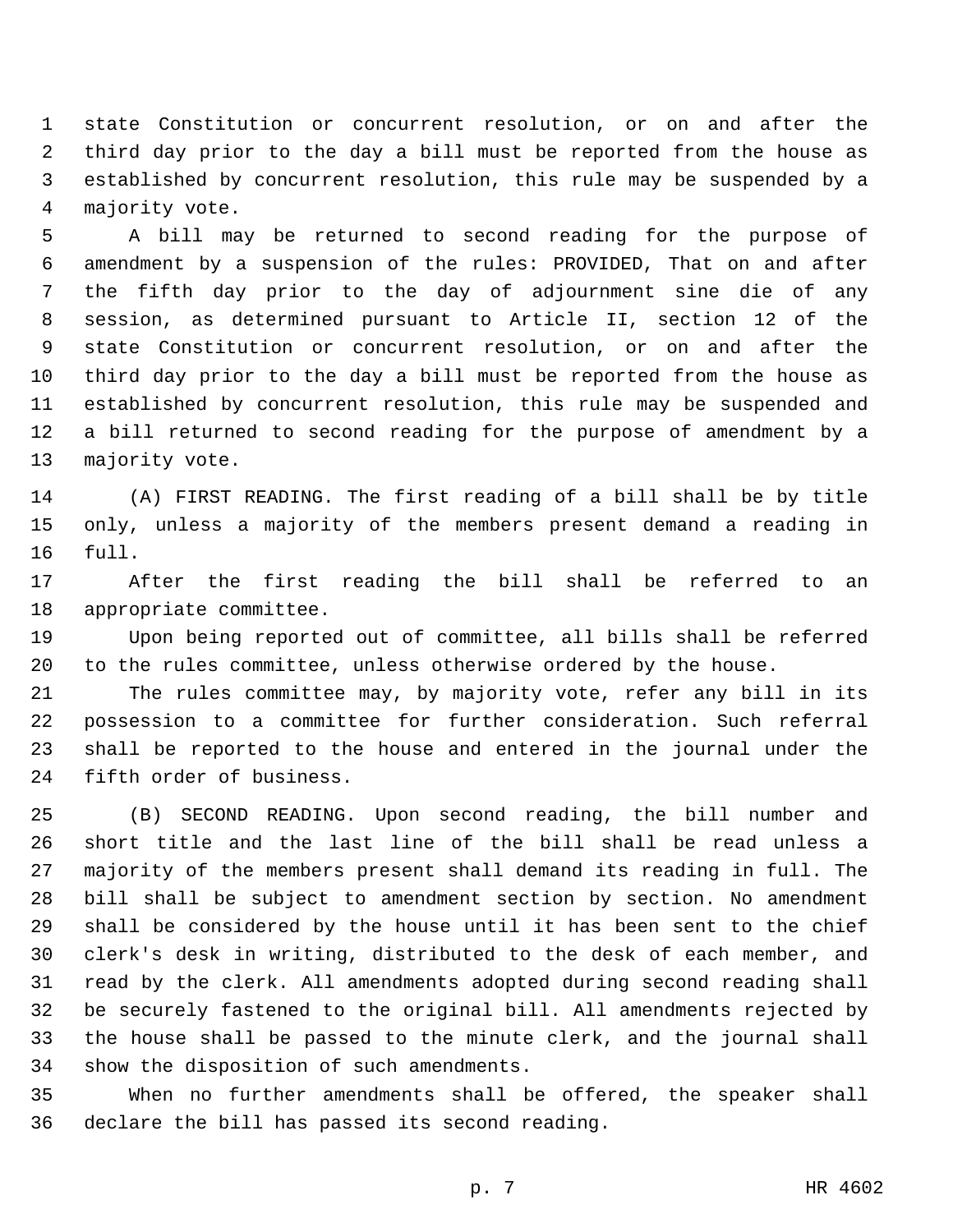(C) SUBSTITUTE BILLS. When a committee reports a substitute for an original bill with the recommendation that the substitute bill do pass, it shall be in order to read the substitute the first time and have the same printed. A motion for the substitution shall not be in order until the second reading of the original bill.

 (D) THIRD READING. Only the last line of bills shall be read on third reading unless a majority of the members present demand a reading in full. No amendments to a bill shall be received on third reading but it may be referred or recommitted for the purpose of 10 amendment.

 (E) SUSPENSION CALENDAR. Bills may be placed on the second reading suspension calendar by the rules committee if at least two minority party members of the rules committee join in such motion. Bills on the second reading suspension calendar shall not be subject to amendment or substitution except as recommended in the committee report. When a bill is before the house on the suspension calendar, the question shall be to adopt the committee recommendations and advance the bill to third reading. If the question fails to receive a two-thirds vote of the members present, the bill shall be referred to 20 the rules committee for second reading.

 (F) HOUSE RESOLUTIONS. House resolutions shall be filed with the chief clerk who shall transmit them to the rules committee. If a rules committee meeting is not scheduled to occur prior to a time necessitated by the purpose of a house resolution, the majority leader and minority leader by agreement may waive transmission to the rules committee to permit consideration of the resolution by the house. The rules committee may adopt house resolutions by a sixty percent majority vote of its entire membership or may, by a majority vote of its members, place them on the motions calendar for consideration by the house. House resolutions are not subject to debate, except for resolutions necessary for the operation of the house, and resolutions commemorating Children's Day, Day of Remembrance, Martin Luther King Jr. Day, National Guard Day, and 34 President's Day.

 (G) CONCURRENT RESOLUTIONS. Reading of concurrent resolutions may 36 be advanced by majority vote.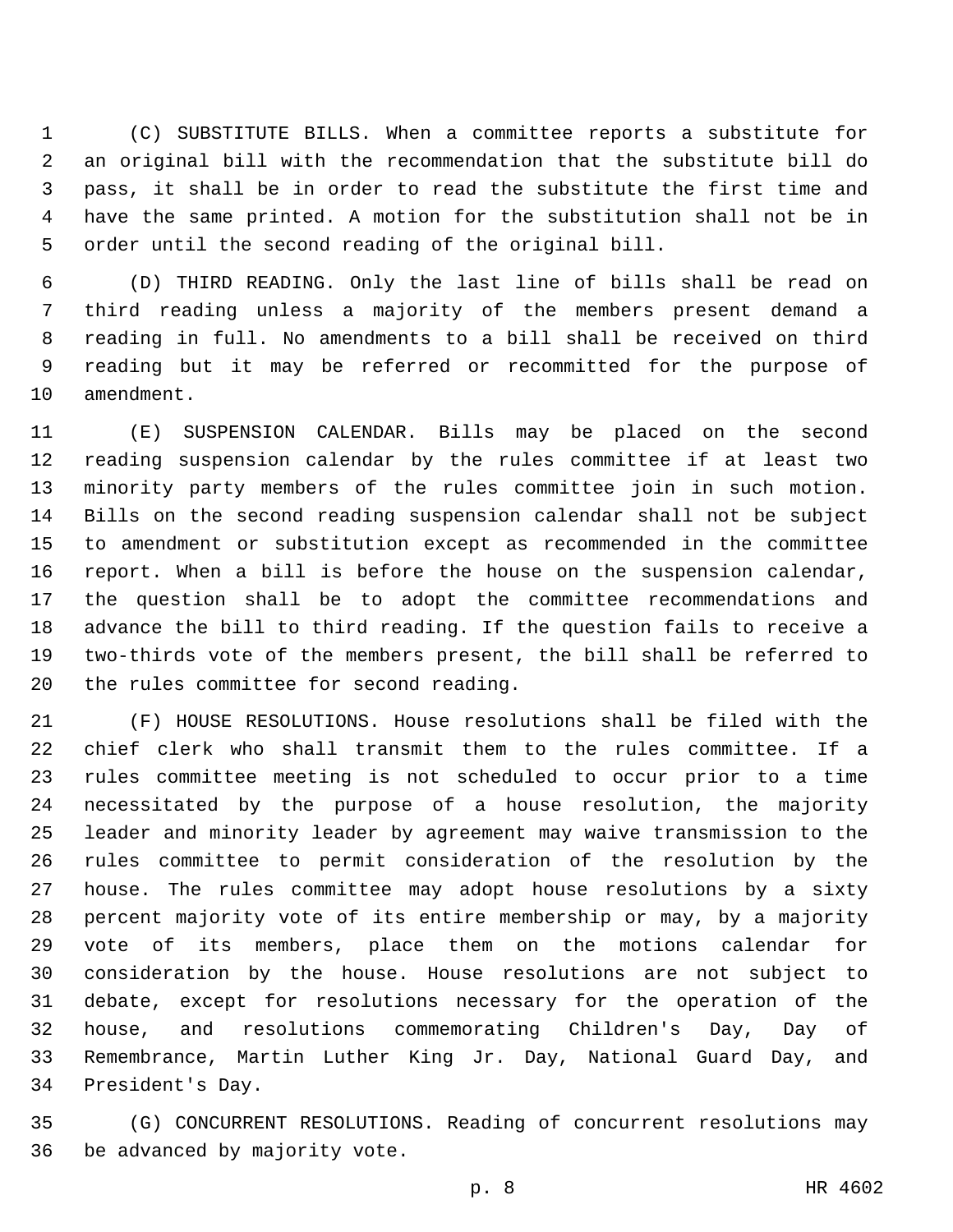#### **Amendments**

 **Rule 11.** The right of any member to offer amendments to proposed legislation shall not be limited except as provided in Rule 10(E) and as follows:4

 (A) AMENDMENTS TO BE OFFERED IN PROPER FORM. The chief clerk shall establish the proper form for amendments and all amendments offered shall bear the name of the member who offers the same, as well as the number and section of the bill to be amended.

 (B) COMMITTEE AMENDMENTS. When a bill is before the house on second reading, amendments adopted by committees and recommended to the house shall be acted upon by the house before any amendments that 12 may be offered from the floor.

 (C) SENATE AMENDMENTS TO HOUSE BILLS. A house bill, passed by the senate with amendment or amendments which shall change the scope and object of the bill, upon being received in the house, shall be referred to the appropriate committee and shall take the same course as for original bills unless a motion not to concur is adopted prior 18 to the bill being referred to committee.

 (D) AMENDMENTS TO BE GERMANE. No motion or proposition on a subject different from that under consideration shall be admitted under color of amendment; and no bill or resolution shall at any time be amended by annexing thereto or incorporating therein any other 23 bill or resolution pending before the house.

 (E) SCOPE AND OBJECT NOT TO BE CHANGED. No amendment to any bill shall be allowed which shall change the scope and object of the bill. This objection may be raised at any time an amendment is under consideration. The speaker may allow the person raising the objection and the mover of the amendment to provide brief arguments as to the 29 merits of the objection. (Art. II § 38)

 (F) NO AMENDMENT BY REFERENCE. No act shall ever be revised or amended without being set forth at full length. (Art. II § 37)

 (G) TITLE AMENDMENTS. The subject matter portion of a bill title shall not be amended in committee or on second reading. Changes to that part of the title after the subject matter statement shall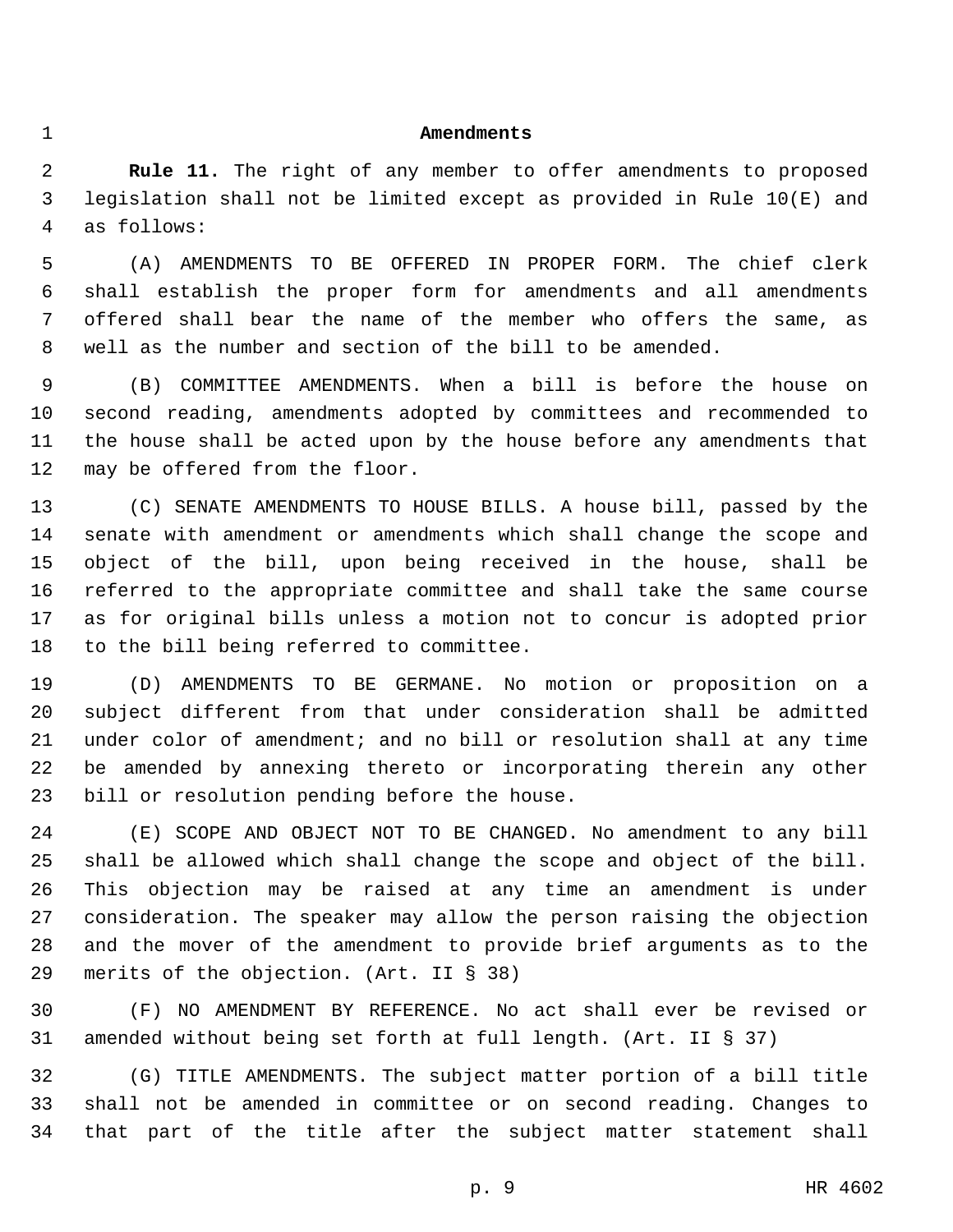either be presented with the text amendment or be incorporated by the 2 chief clerk in the engrossing process.

#### **Final Passage**

**Rule 12.** Rules relating to bills on final passage are as follows:

 (A) BUDGET BILLS. No final passage vote may be taken on an operating budget, transportation budget, or capital budget bill until twenty-four (24) hours after the bill is placed on the third reading calendar. The twenty-four (24) hour requirement does not apply to conference reports, which are governed by Joint Rule 20, or to bills placed on the third reading calendar by a two-thirds (2/3) vote of 11 the members present.

 (B) RECOMMITMENT BEFORE FINAL PASSAGE. A bill may be recommitted 13 at any time before its final passage.

 (C) FINAL PASSAGE. No bill shall become a law unless on its final passage the vote be taken by yeas and nays, the names of the members voting for and against the same be entered on the journal of each house, and a majority of the members elected to each house be recorded thereon as voting in its favor. (Art. II § 22)

 (D) BILLS PASSED - CERTIFICATION. When a bill passes, it shall be certified to by the chief clerk, said certification to show the date 21 of its passage together with the vote thereon.

#### **Hour of Meeting, Roll Call and Quorum**

 **Rule 13.** (A) HOUR OF MEETING. The speaker shall call the house to order each day of sitting at 10:00 A.M., unless the house shall have 25 adjourned to some other hour.

 (B) ROLL CALL AND QUORUM. Before proceeding with business, the roll of the members shall be called and the names of those absent or excused shall be entered on the journal. A majority of all the members elected must be present to constitute a quorum for the transaction of business. In the absence of a quorum, seven members with the speaker, or eight members in the speaker's absence, having chosen a speaker pro tempore, shall be authorized to demand a call of the house and may compel the attendance of absent members in the manner provided in Rule 21(B). For the purpose of determining if a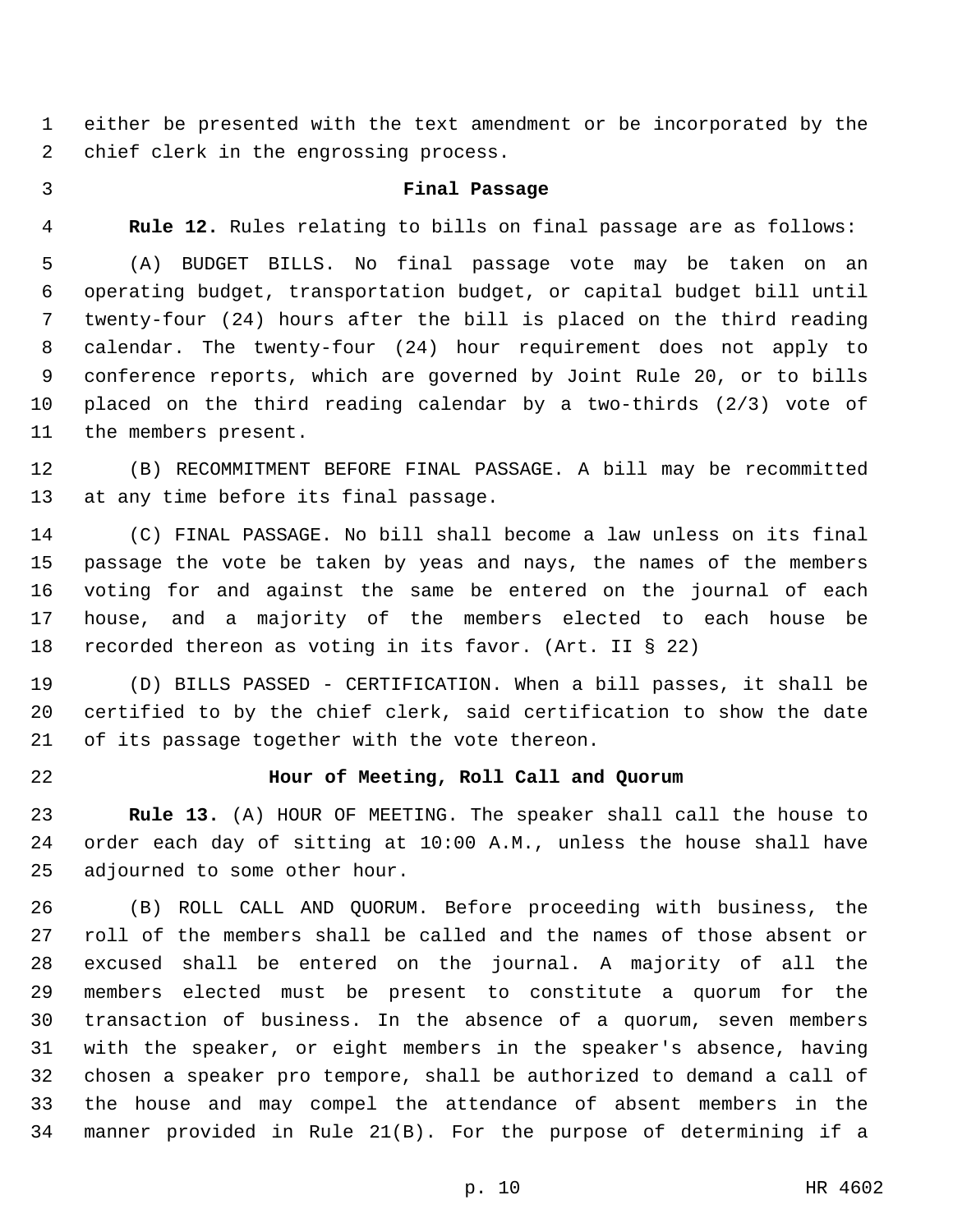1 quorum be present, the speaker shall count all members present, 2 whether voting or not. (Art. II § 8)

3 (C) The house shall adjourn not later than 10:00 P.M. of each 4 working day. This rule may be suspended by a majority vote.

#### 5 **Daily Calendar and Order of Business**

6 **Rule 14.** The rules relating to the daily calendar and order of 7 business are as follows:

8 (A) DAILY CALENDAR. Business of the house shall be disposed of in 9 the following order:

10 First: Roll call, presentation of colors, prayer, and approval of 11 the journal of the preceding day.

12 Second: Introduction of visiting dignitaries.

13 Third: Messages from the senate, governor, and other state 14 officials.

15 Fourth: Introduction and first reading of bills, memorials, joint 16 resolutions, and concurrent resolutions.

17 Fifth: Committee reports.

18 Sixth: Second reading of bills.

19 Seventh: Third reading of bills.

20 Eighth: Floor resolutions and motions.

21 Ninth: Presentation of petitions, memorials, and remonstrances 22 addressed to the Legislature.

23 Tenth: Introduction of visitors and other business to be 24 considered.

Eleventh: Announcements.25

 (B) UNFINISHED BUSINESS. The unfinished business at which the house was engaged preceding adjournment shall not be taken up until reached in regular order, unless the previous question on such unfinished business has been ordered prior to said adjournment.

30 (C) EXCEPTIONS. Exceptions to the order of business are as follows:31

32 (1) The order of business may be changed by a majority vote of 33 those present.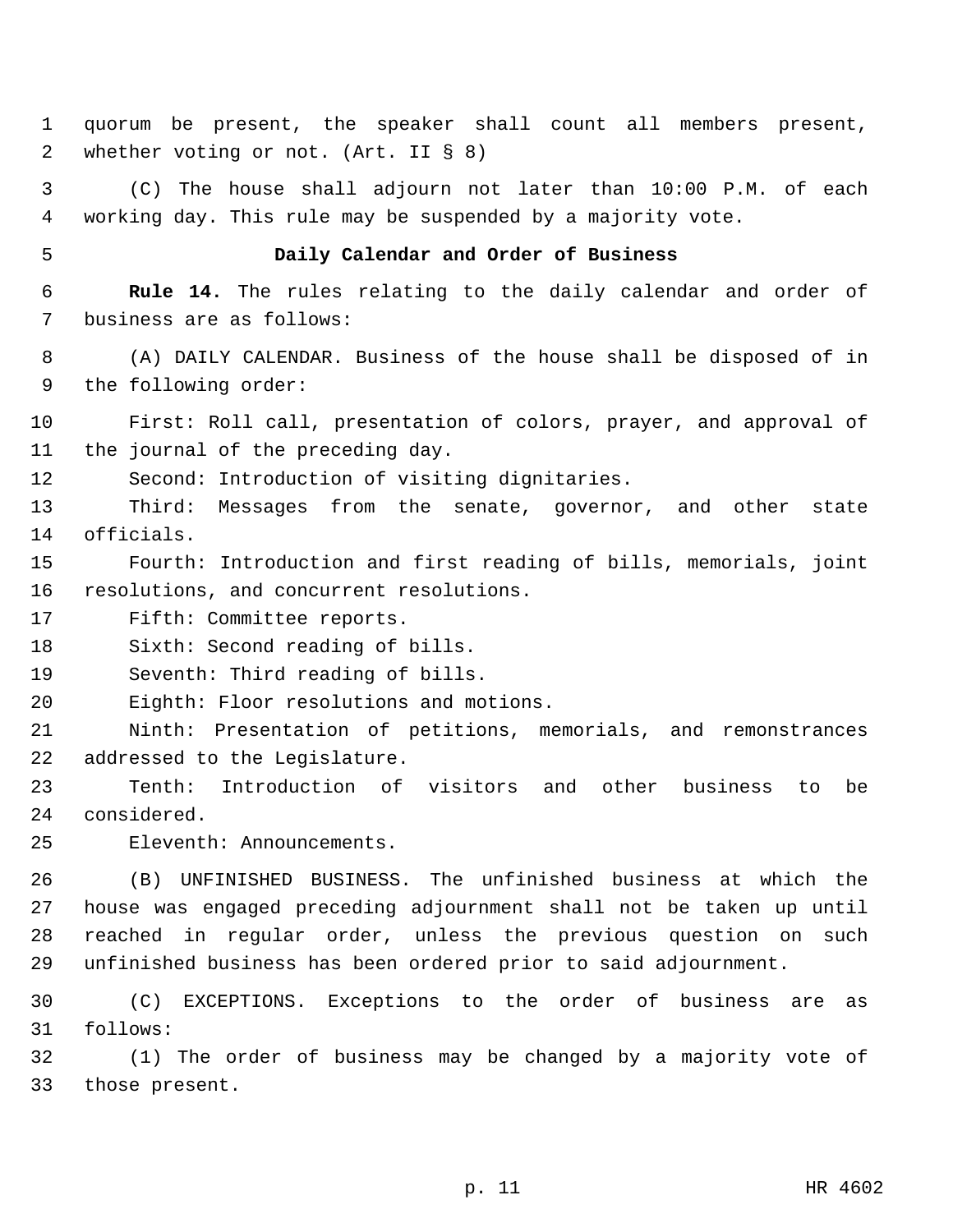(2) By motion under the eighth order of business, a bill in the rules committee may be placed on the calendar by the affirmative vote 3 of a majority of all members of the house.

 (3) House resolutions and messages from the senate, governor, or 5 other state officials may be read at any time.

#### **Motions**

**Rule 15.** Rules relating to motions are as follows:

 (A) MOTIONS TO BE ENTERTAINED OR DEBATED. No motion shall be entertained or debated until announced by the speaker and every motion shall be deemed to have been seconded. A motion shall be reduced to writing and read by the clerk, if desired by the speaker or any member, before it shall be debated and by the consent of the house may be withdrawn before amendment or action.

 (B) MOTIONS IN ORDER DURING DEBATE. When a motion has been made and seconded and stated by the chair, the following motions are in 16 order, in the rank named:

 (1) Privileged motions: Adjourn Adjourn to a time certain Recess to a time certain Reconsider Demand for division Question of privilege Orders of the day (2) Subsidiary motions: First rank: Question of consideration 28 Second rank: To lay on the table 29 Third rank: For the previous question Fourth rank: To postpone to a day certain To commit or recommit

To postpone indefinitely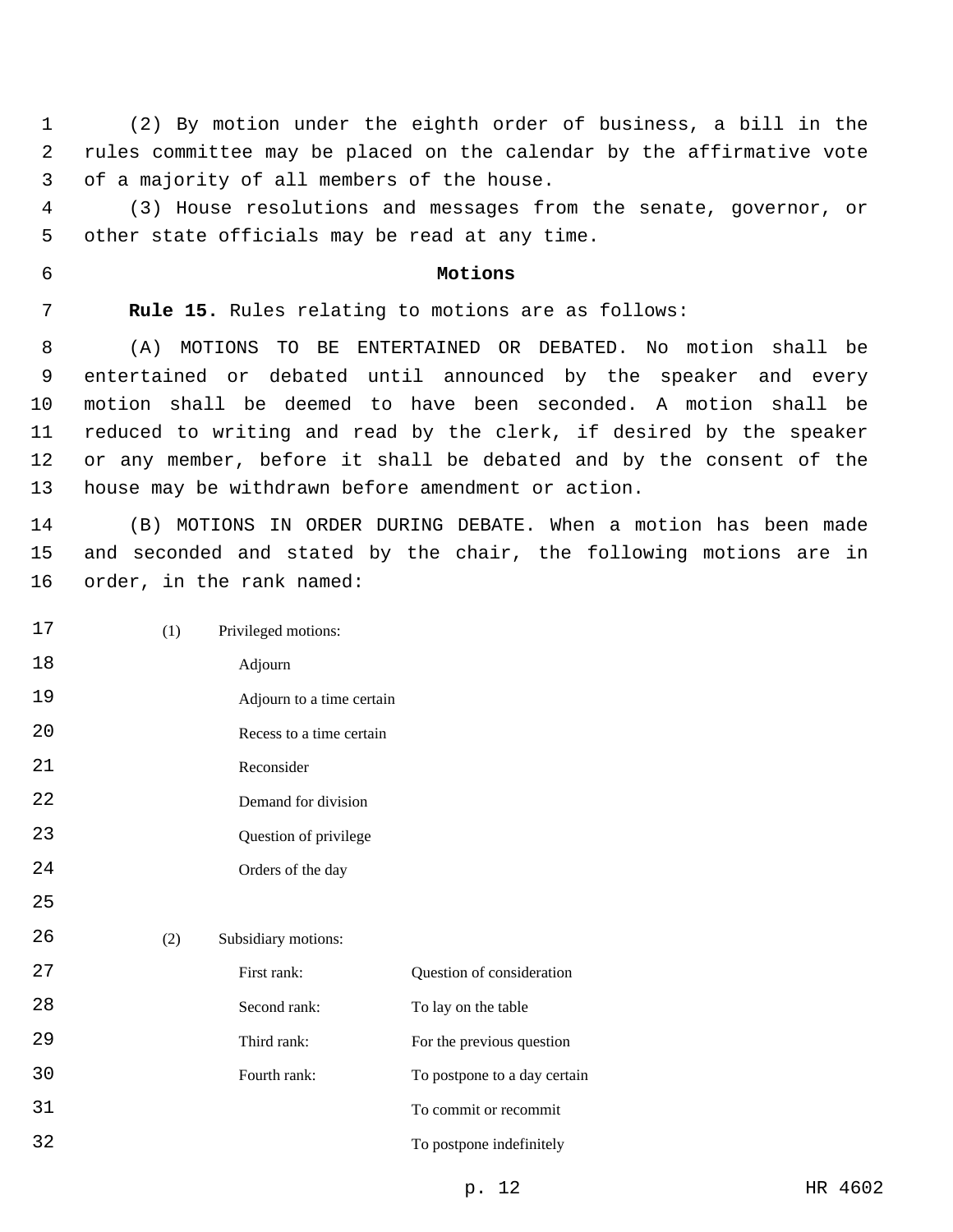|   |     | Fifth rank:                | To amend |
|---|-----|----------------------------|----------|
| 2 |     |                            |          |
| 3 | (3) | Incidental motions:        |          |
| 4 |     | Points of order and appeal |          |
| 5 |     | Method of consideration    |          |
| 6 |     | Suspension of the rules    |          |
| 7 |     | Reading papers             |          |
| 8 |     | Withdraw a motion          |          |
| 9 |     | Division of a question     |          |

 (C) THE EFFECT OF POSTPONEMENT - MOTIONS TO POSTPONE OR COMMIT. Once decided, no motion to postpone to a day certain, to commit, or to postpone indefinitely shall again be allowed on the same day and at the same stage of the proceedings. When a question has been postponed indefinitely, it shall not again be introduced during the session. The motion to postpone indefinitely may be made at any stage 16 of the bill except when on first reading.

 (D) MOTIONS DECIDED WITHOUT DEBATE. A motion to adjourn, to recess, to lay on the table and to call for the previous question 19 shall be decided without debate.

 All incidental motions shall be decided without debate, except that members may speak to points of order and appeal as provided in 22 Rule 22.

 Motions to adopt house resolutions shall be decided without 24 debate, except as provided in Rule  $10(F)$ .

 A motion for suspension of the rules shall not be debatable except that the mover of the motion may briefly explain the purpose of the motion and one member may briefly state the opposition to the 28 motion.

 (E) MOTION TO ADJOURN. A motion to adjourn shall always be in order, except when the house is voting or is working under the call of the house; but this rule shall not authorize any member to move for adjournment when another member has the floor.

#### **Members Right to Debate**

p. 13 HR 4602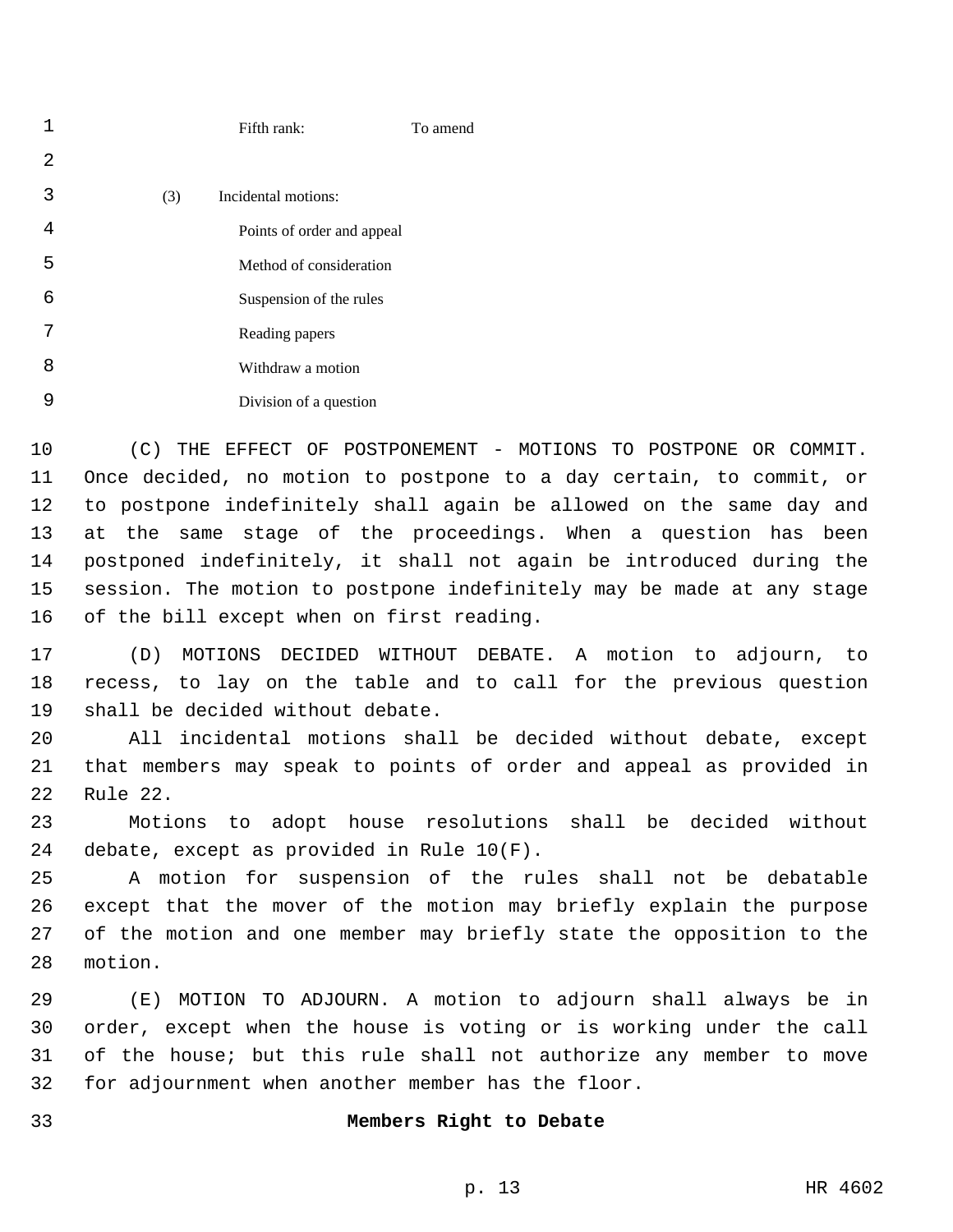**Rule 16.** The methods by which a member may exercise his or her 2 right to debate are as follows:

 (A) RECOGNITION OF MEMBER. When any member desires to speak in debate or deliver any matter to the house, the member shall rise and respectfully address the speaker and pause until recognized.

 (B) ORDER OF SPEAKING. When two or more members arise at once, 7 the speaker shall name the one who is to speak.

 (C) LIMITATION OF DEBATE. No member shall speak longer than ten (10) minutes without consent of the house: PROVIDED, That on and after the fifth day prior to the day of adjournment sine die of any session, as determined pursuant to Article II, Section 12 of the state Constitution or concurrent resolution, or on and after the third day prior to the day any bill must be reported from the house as established by concurrent resolution, no member shall speak more than three (3) minutes without the consent of the house. No member shall speak more than twice on the same question without leave of the house: PROVIDED, That the chair of the committee or the mover of the question may close debate if it is consistent with Rule 18 (Previous 19 Ouestion).

## **Rules of Debate**

**Rule 17.** The rules for debate in the house are as follows:

 (A) QUESTION OF PRIVILEGE. Any member may rise to a question of privilege and explain a personal matter, by leave of the speaker, but the member shall not discuss any pending question in such 25 explanations.

 (B) WITHDRAWAL OF MOTION, BILL, ETC. After a motion is stated by the speaker or a bill, memorial, resolution, petition, or remonstrance is read by the clerk, it shall be deemed to be in possession of the house, but may be withdrawn by consent of the house 30 at any time before decision or amendment.

 (C) READING OF A PAPER. When the reading of any paper is called for and is objected to by any member, it shall be determined by a 33 vote of the house.

 (D) DISTRIBUTION OF MATERIALS. Any materials of any nature distributed to the members' desks on the floor shall be subject to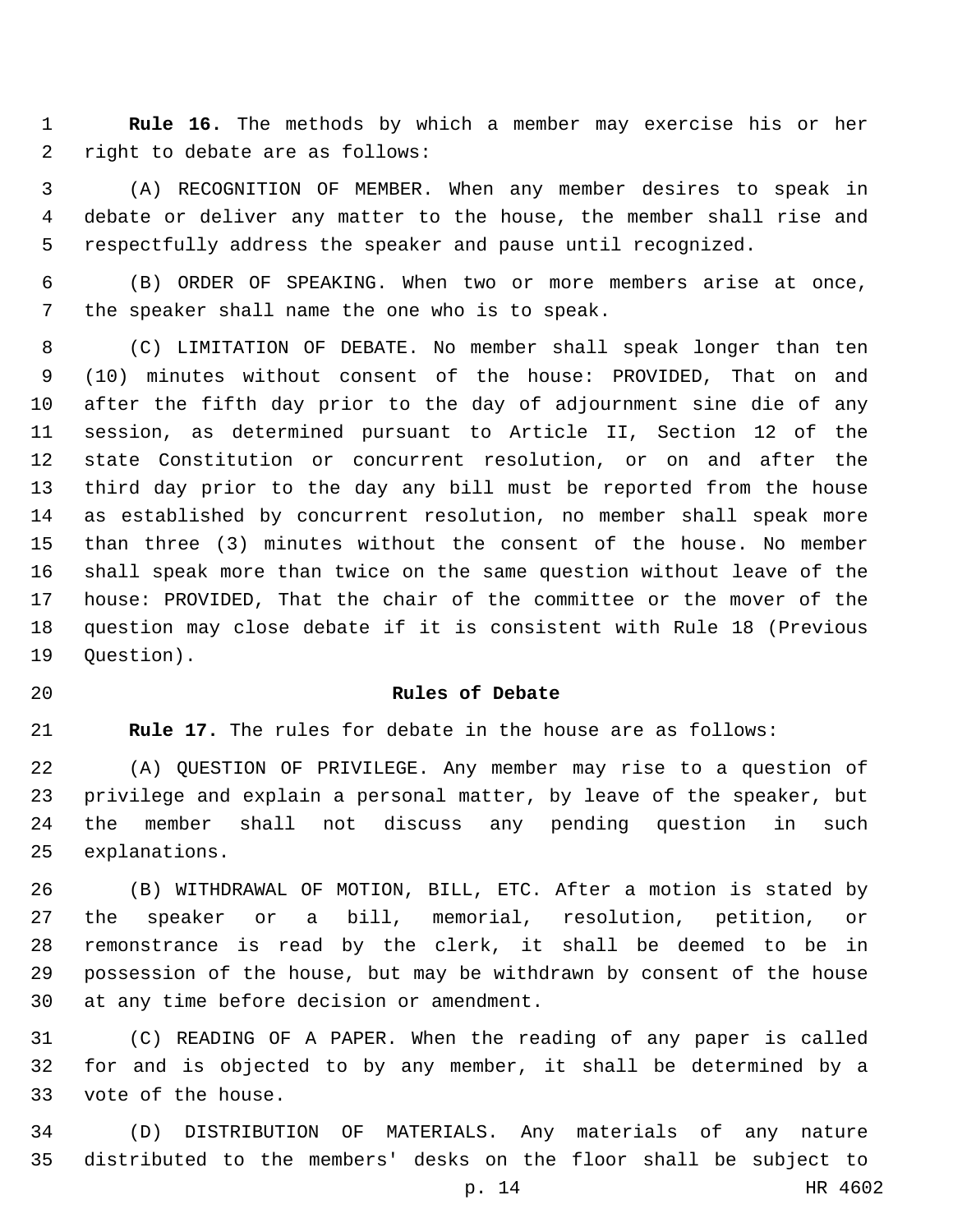approval by the speaker and shall bear the name of at least one member granting permission for the distribution. This shall not apply to materials normally distributed by the chief clerk.

 (E) ORDER OF QUESTIONS. All questions, whether in committee or in the house, shall be propounded in the order in which they are named except that in filling blanks, the largest sum and the longest time 7 shall be put first.

 (F) DIVISION OF POINTS OF DEBATE. Any member may call for a division of a question which shall be divided if it embraces subjects so distinct that one being taken away a substantive proposition shall remain for the decision of the house; but a motion to strike out and to insert shall not be divided. The rejection of a motion to strike out and to insert one proposition shall not prevent a motion to 14 strike out and to insert a different proposition.

 (G) DECORUM OF MEMBERS. While the speaker is putting the question, no member shall walk across or out of the house; nor when a member is speaking shall any member entertain private discourse or 18 pass between the speaking member and the rostrum.

 (H) REMARKS CONFINED. A member shall confine all remarks to the question under debate and avoid personalities. No member shall impugn 21 the motive of any member's vote or argument.

 (I) EXCEPTION TO WORDS SPOKEN IN DEBATE. If any member be called to order for words spoken in debate, the person calling the member to order shall repeat the words excepted to and they shall be taken down in writing at the clerk's table. No member shall be held in answer or be subject to the censure of the house for words spoken in debate if any other member has spoken before exception to them shall have been 28 taken.

 (J) TRANSGRESSION OF RULES - APPEAL. If any member, in speaking or otherwise, transgresses the rules of the house the speaker shall, or any member may, call the member to order, in which case the member so called to order shall immediately sit down unless permitted to explain; and the house shall, if appealed to, decide the case without debate; if there be no appeal, the decision of the chair shall 35 prevail.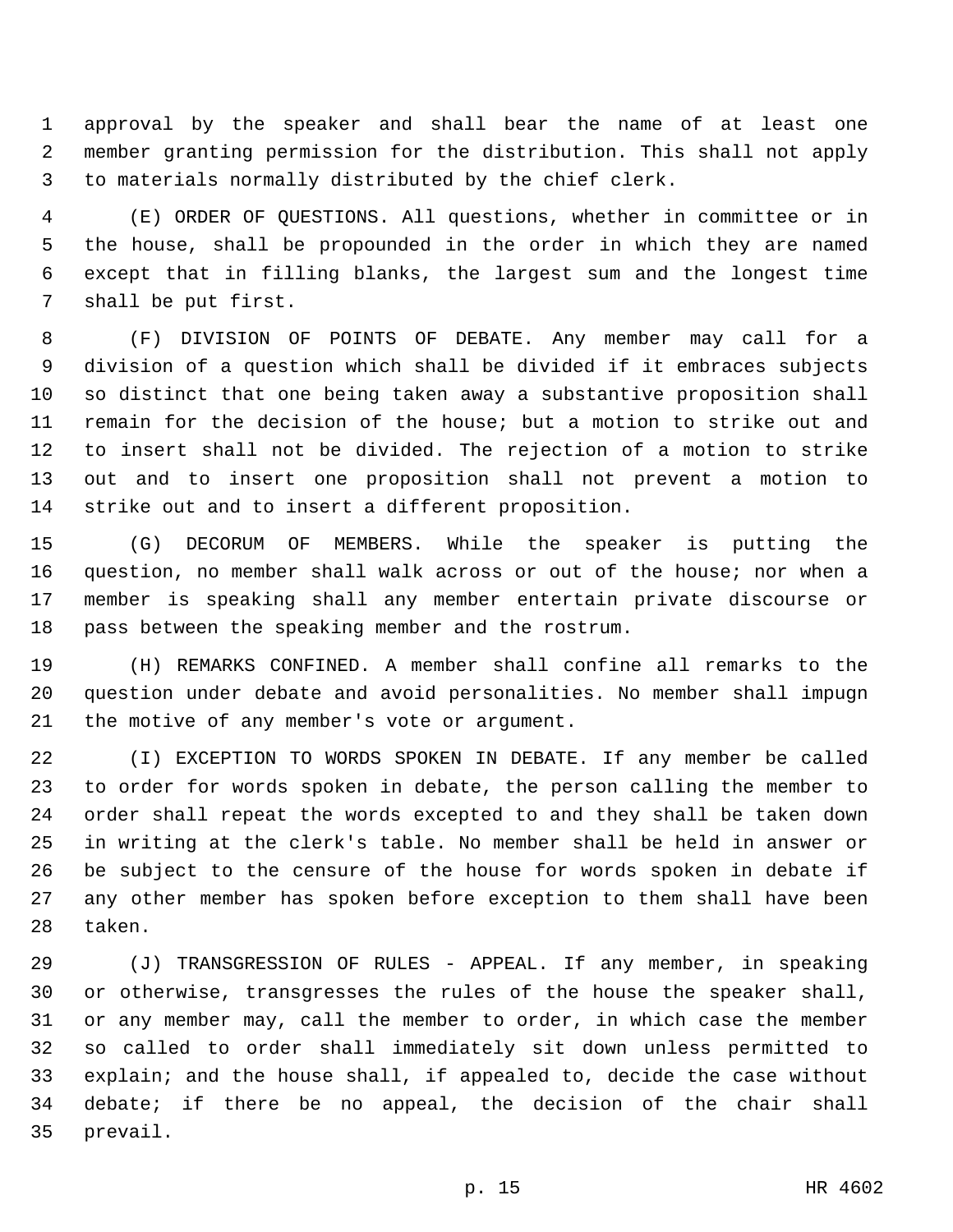If the decision be in favor of the member called to order, the member shall be at liberty to proceed; if otherwise, and the case shall require it, the member shall be liable to the censure of the 4 house.

# **Ending of Debate - Previous Question**

 **Rule 18.** The previous question may be ordered by a two-thirds (2/3) vote of the members present on all recognized motions or 8 amendments which are debatable.

The previous question is not debatable and cannot be amended.

 The previous question shall be put in this form: "Representative \_\_\_\_\_\_\_\_\_\_ demands the previous question. As many as are in favor of 12 ordering the previous question will say 'Aye'; as many as are opposed 13 will say 'No'."

 The results of the motion are as follows: If determined in the negative, the consideration goes on as if the motion had never been made; if decided in the affirmative it shall have the effect of cutting off all debate and bringing the house to a direct vote upon the motion or amendment on which it has been ordered: PROVIDED HOWEVER, That when a bill is on final passage or when the motion to postpone indefinitely is pending, one of the sponsors of the bill or the chair of the committee may have the privilege of closing debate 22 after the previous question has been ordered.

 If an adjournment is had after the previous question is ordered, the motion or proposition on which the previous question was ordered shall be put to the house immediately following the approval of the journal on the next working day, thus making the main question privileged over all other business, whether new or unfinished.

#### **Voting**

 **Rule 19.** (A) PUTTING OF QUESTION. The speaker shall put the question in the following form: "The question before the house is (state the question). As many as are in favor say 'Aye'; and after the affirmative vote is expressed, "as many as are opposed say 'No'."

 (B) ALL MEMBERS TO VOTE. Every member who was in the house when the question was put shall vote unless, for special reasons, excused 35 by the house.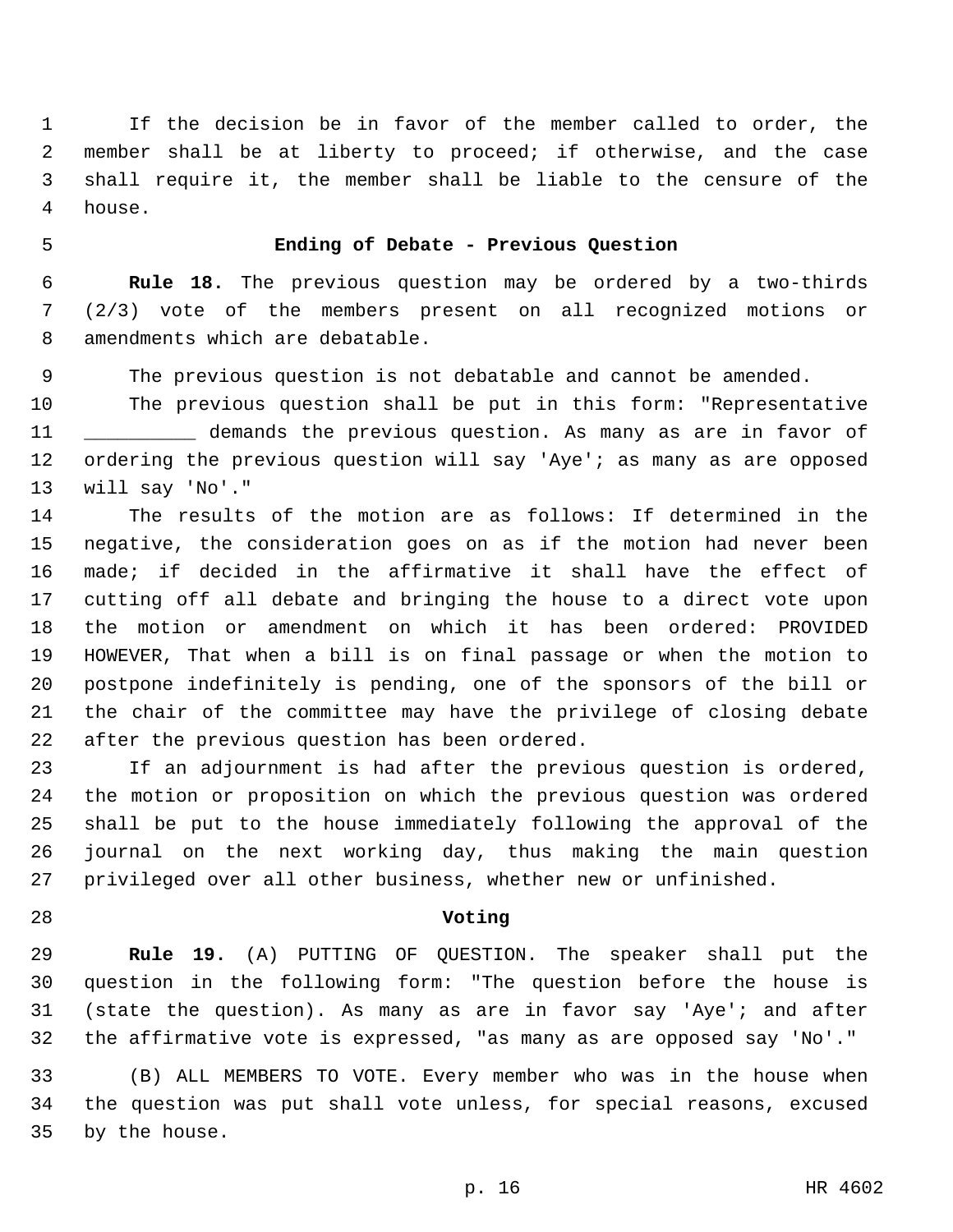All motions to excuse a member shall be made before the house divides or before the call for yeas and nays is commenced; and any member requesting to be excused from voting may make a brief and verbal statement of the reasons for making such request, and the question shall then be taken without further debate.

 Upon a division and count of the house on the question, only members at their desks within the bar of the house shall be counted.

 (C) CHANGE OF VOTE. When the electric roll call machine is used, no member shall be allowed to vote or change a vote after the speaker has locked the roll call machine. When an oral roll call is taken, no member shall be allowed to vote or change a vote after the result has 12 been announced.

 (D) PRIVATE INTEREST. No member shall vote on any question which affects that member privately and particularly. A member who has a private interest in any bill or measure proposed or pending before the legislature shall disclose the fact to the house of which he is a member, and shall not vote thereon. (Art. II § 30)

 (E) INTERRUPTION OF ROLL CALL. Once begun, the roll call may not be interrupted. No member or other person shall visit or remain at the clerk's desk while the yeas and nays are being called.

 (F) YEAS AND NAYS - RECORDED VOTES. Upon the final passage of any bill, the vote shall be taken by yeas and nays and shall be recorded by the electric voting system: PROVIDED, HOWEVER, That an oral roll call shall be ordered when demanded by one-sixth (1/6) of the members 25 present. (Art. II § 21)

The speaker may vote last when the yeas and nays are called.

 When the vote is by electric voting machine or by oral roll call on any question, it shall be entered upon the journal of the house. A recorded vote may be compelled by one-sixth (1/6) of the members present. A request for a recorded vote must be made before the vote 31 is commenced.

 (G) TIE VOTE, QUESTION LOSES. In case of an equal division, the 33 question shall be lost.

 (H) DIVISION. If the speaker is in doubt, or if division is 35 called for by any member, the house shall divide.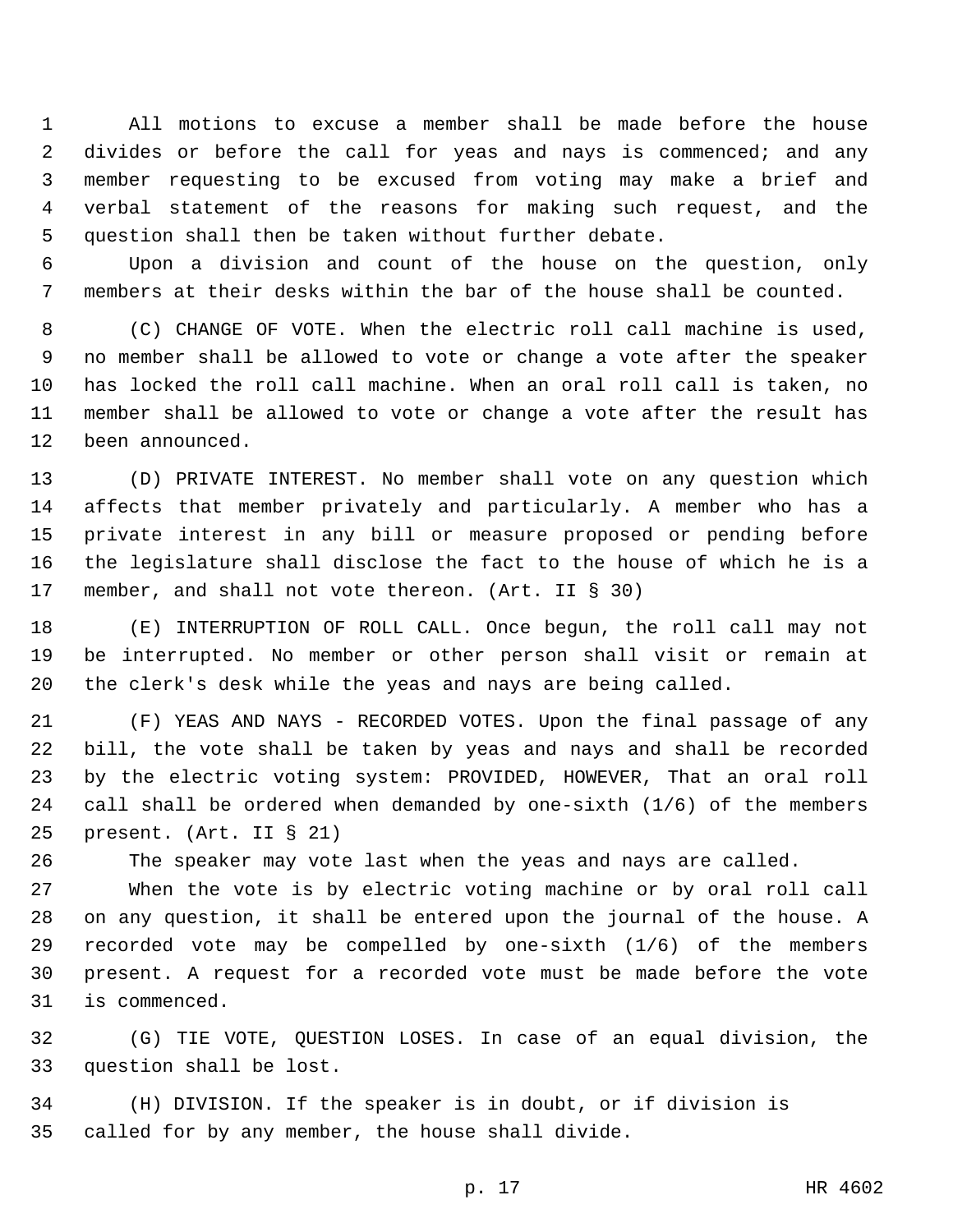(I) STATEMENT FOR JOURNAL. A member whose recorded vote does not accurately reflect his or her intent may submit a written statement for the journal clarifying their intent to vote aye or nay. The statement must be submitted to the chief clerk on the same day the vote is taken. A member who is excused for one or more days of recorded votes may submit a written statement for the journal explaining the reason for his or her absence. The statement may not exceed fifty words and must be submitted to the chief clerk on the 9 same day the member returns.

## **Reconsideration**

 **Rule 20.** Notice of a motion for reconsideration on the final passage of bills shall be made on the day the vote to be reconsidered was taken and before the house has voted to transmit the bill to the 14 senate.

 Reconsideration of the votes on the final passage of bills must be taken on the next working day after such vote was taken: PROVIDED, That on and after the fifth day prior to the day of adjournment sine die of any session, as determined pursuant to Article II, Section 12 of the state Constitution, or concurrent resolution, or on and after the third day prior to the day a bill must be reported from the house as established by concurrent resolution, then reconsideration of votes on the final passage of bills must be taken on the same day as 23 the original vote was taken.

 A motion to reconsider an amendment may be made at any time the 25 bill remains on second reading.

 Any member who voted on the prevailing side may move for 27 reconsideration or give notice thereof.

 A motion to reconsider can be decided only once when decided in 29 the negative.

 When a motion to reconsider has been carried, its effect shall be to place the original question before the house in the exact position 32 it occupied before it was voted upon.

#### **Call of the House**

 **Rule 21.** One-sixth (1/6) of the members present may demand a call of the house at any time before the house has divided or the voting 36 has commenced by yeas and nays.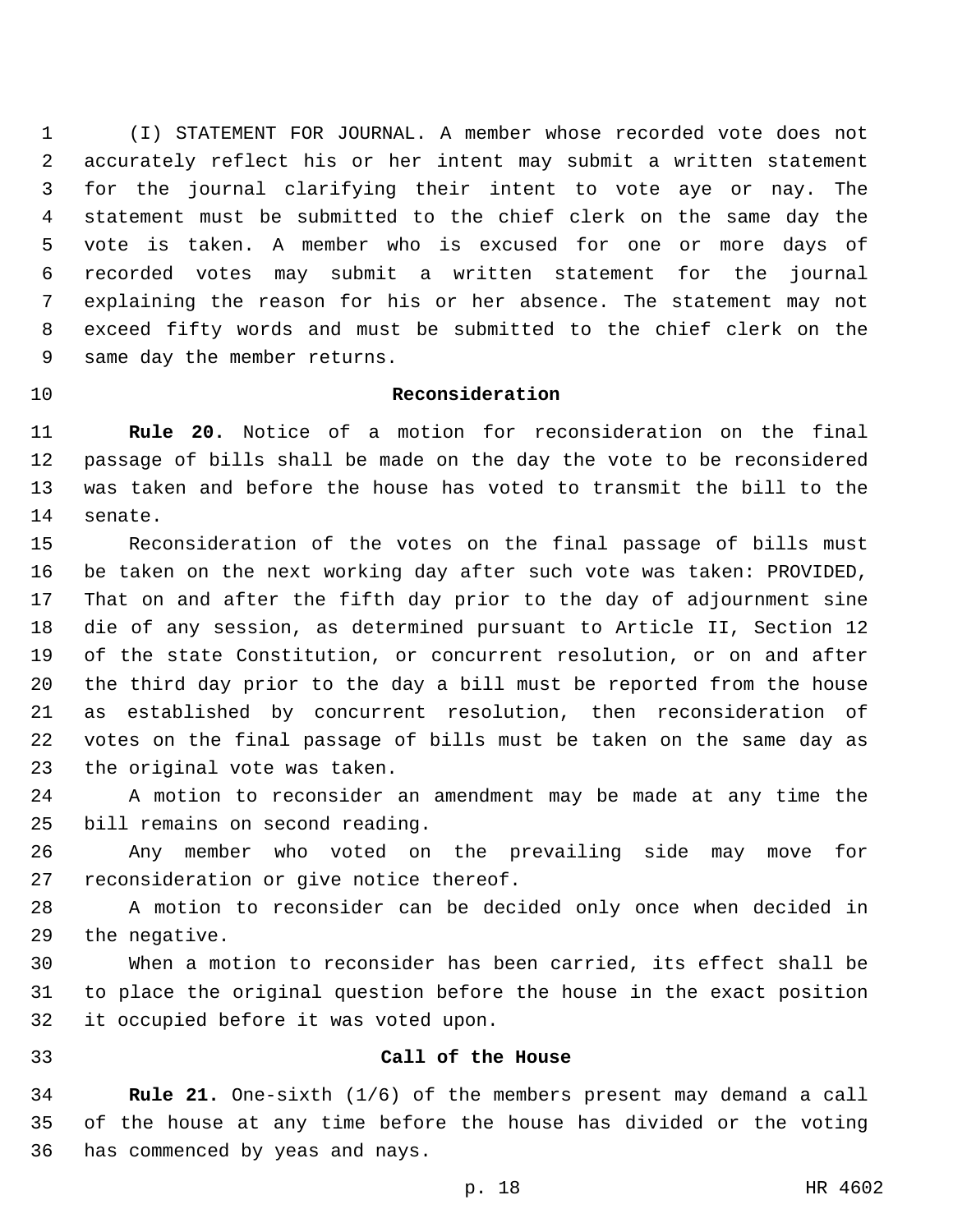(A) DOORS TO BE CLOSED. When call of the house has been ordered, the sergeant at arms shall close and lock the doors, and no member shall be allowed to leave the chamber: PROVIDED, That the rules committee shall be allowed to meet, upon request of the speaker, while the house stands at ease: AND PROVIDED FURTHER, That the speaker may permit members to use such portions of the fourth floor 7 as may be properly secured.

 (B) SERGEANT AT ARMS TO BRING IN THE ABSENTEES. The clerk shall immediately call a roll of the members and note the absentees, whose names shall be read and entered upon the journal in such manner as to show who are excused and who are absent without leave.

 The clerk shall furnish the sergeant at arms with a list of those who are absent without leave, and the sergeant at arms shall proceed to bring in such absentees; but arrests of members for absence shall not be made unless ordered by a majority of the members present.

 (C) HOUSE UNDER CALL. While the house is under a call, no business shall be transacted except to receive and act on the report of the sergeant at arms; and no other motion shall be in order except a motion to proceed with business under the call of the house, a motion to excuse absentees, or a motion to dispense with the call of the house. The motion to proceed with business under the call of the house and the motion to excuse absent members shall not be adopted unless a majority of the members elected vote in favor thereof. The motion to dispense with the call of the house may be adopted by a 25 majority of the members present.

#### **Appeal from Decision of Chair**

 **Rule 22.** The decision of the chair may be appealed from by any member, on which appeal no member shall speak more than once unless by leave of the house. In all cases of appeal, the question shall be: "Shall the decision of the chair stand as the judgment of the house?"

#### **Standing Committees**

 **Rule 23.** The standing committees of the house and the number of members that shall serve on each committee shall be as follows:

| 34 | 1. Agriculture & Natural Resources. 13 |  |
|----|----------------------------------------|--|
|    |                                        |  |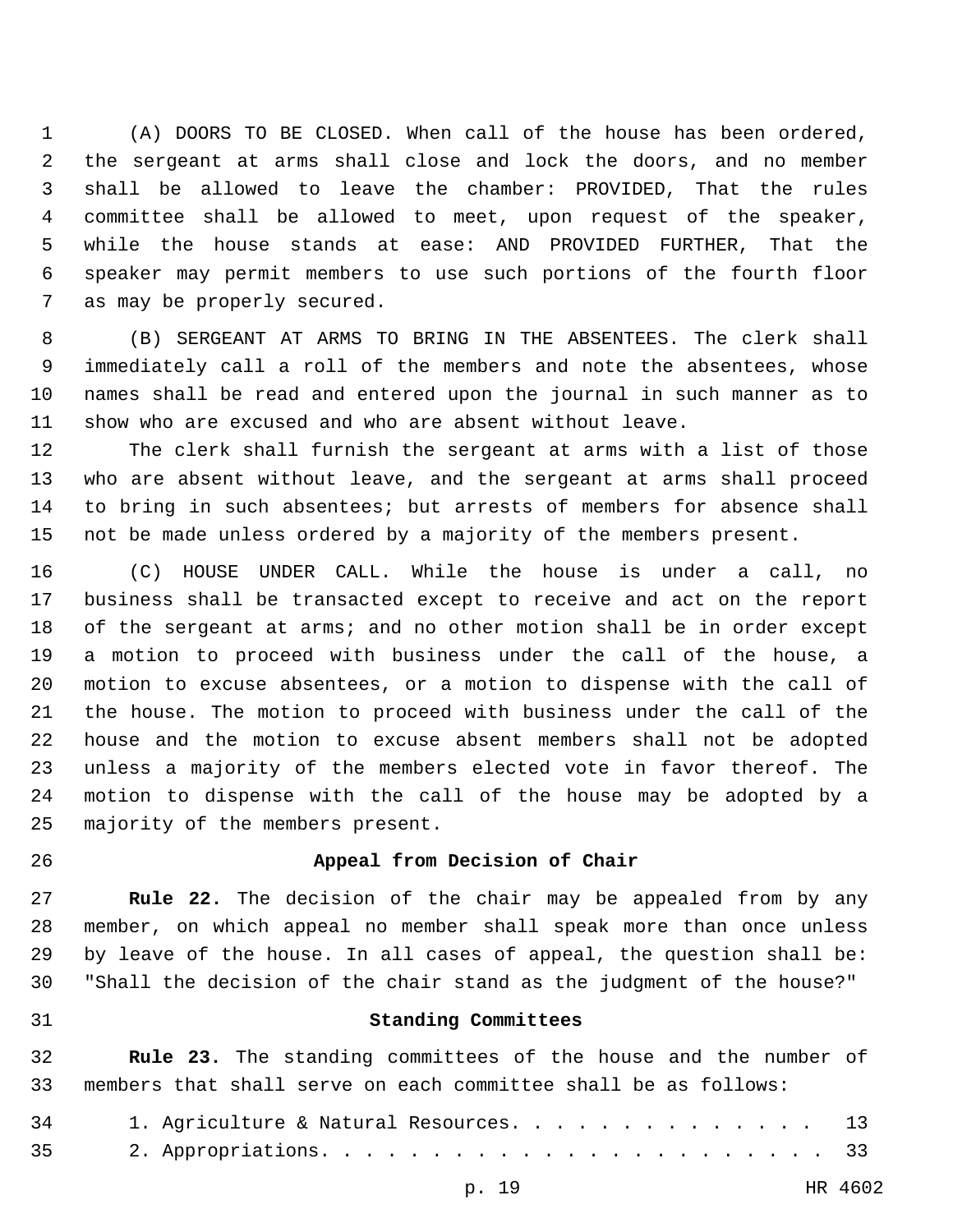| $\mathbf{1}$   | 11<br>3. Business & Financial Services.                               |
|----------------|-----------------------------------------------------------------------|
| $\mathfrak{D}$ | 19                                                                    |
| 3              | 11                                                                    |
| $\overline{4}$ | $\overline{7}$<br>6. Community Development, Housing & Tribal Affairs. |
| 5              | 13<br>7. Early Learning & Human Services.                             |
| 6              | 19                                                                    |
| 7              |                                                                       |
| $\mathsf{R}$   | 11                                                                    |
| 9              | 11. Health Care & Wellness. (( <del>15</del> )) 17                    |
| 10             |                                                                       |
| 11             |                                                                       |
| 12             | 7<br>14. Labor & Workplace Standards.                                 |
| 13             |                                                                       |
| 14             | 11                                                                    |
| 15             | 25                                                                    |
| 16             |                                                                       |
| 17             | 19. Technology & Economic Development. $(1.5)$<br>17                  |
| 18             | 25                                                                    |

 Committee members shall be selected by each party's caucus. Membership on appropriations subcommittees is restricted to the membership of the appropriations committee. The majority party caucus 22 shall select all committee chairs.

# **Duties of Committees**

**Rule 24.** House committees shall operate as follows:

 (A) NOTICE OF COMMITTEE MEETING. The chief clerk shall make public the time, place and subjects to be discussed at committee meetings. All public hearings held by committees shall be scheduled at least five (5) days in advance and shall be given adequate publicity: PROVIDED, That when less than eight (8) days remain for action on a bill, the Speaker may authorize a reduction of the five- day notice period when required by the circumstances, including but not limited to the time remaining for action on the bill, the nature of the subject, and the number of prior hearings on the subject.

 (B) COMMITTEE QUORUM. A majority of any committee shall constitute a quorum for the transaction of business.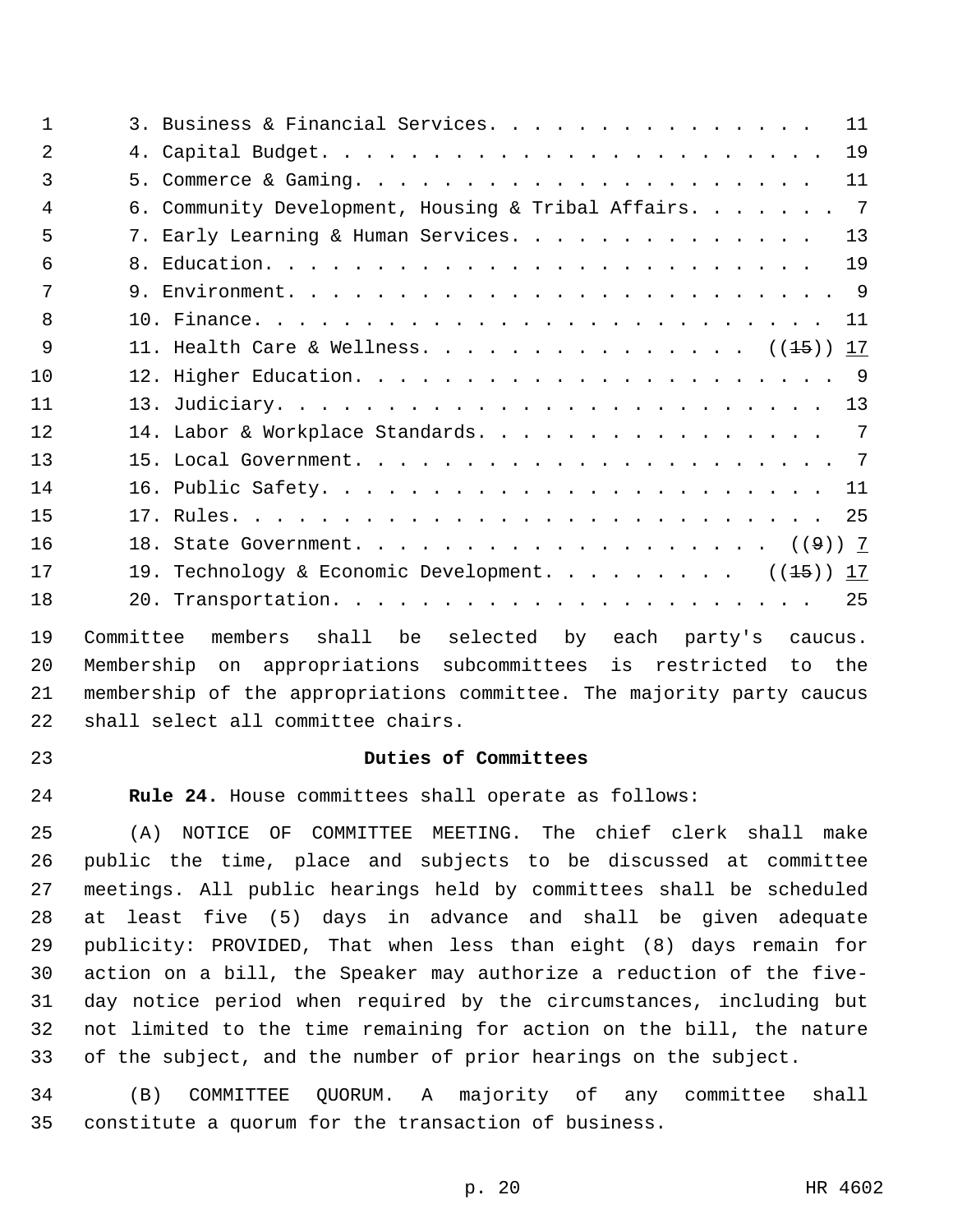(C) SESSION MEETINGS. No committee shall sit while the house is 2 in session without special leave of the speaker.

3 (D) DUTIES OF STANDING COMMITTEES.

 (1) Only such bills as are included on the written notice of a committee meeting may be considered at that meeting except upon the vote of a majority of the entire membership of the committee to 7 consider another bill.

 (2) A majority recommendation of a committee must be signed by a majority of the entire membership of the committee in a regularly called meeting before a bill, memorial, or resolution may be reported out: PROVIDED, That by motion under the eighth order of business, a majority of the members elected to the house may relieve a committee of a bill and place it on the second reading calendar.

 Majority recommendations of a committee can only be "do pass," "do pass as amended," or that "the substitute bill be substituted 16 therefor and that the substitute bill do pass."

 (3) Members of the committee not concurring in the majority report may prepare a written minority report containing a recommendation of "do not pass" or "without recommendation," which shall be signed by those members of the committee subscribing 21 thereto, and submitted with the majority report.

 (4) All committee reports shall be spread upon the journal. The journal of the house shall contain an exact copy of all committee reports, together with the names of the members signing such reports.

 (5) Every vote to report a bill out of committee shall be taken by the yeas and nays, and the names of the members voting for and against, as well as the names of members absent, shall be recorded on the committee report. Any member may call for a recorded vote, which shall include the names of absent members, on any substantive question before the committee. A copy of all recorded committee votes shall be kept by the chief clerk and shall be available for public 32 inspection.

 (6) All bills having a direct appropriation shall be referred to the appropriate fiscal committee before their final passage.

 (7) No standing committee shall vote by secret written ballot on 36 any issue.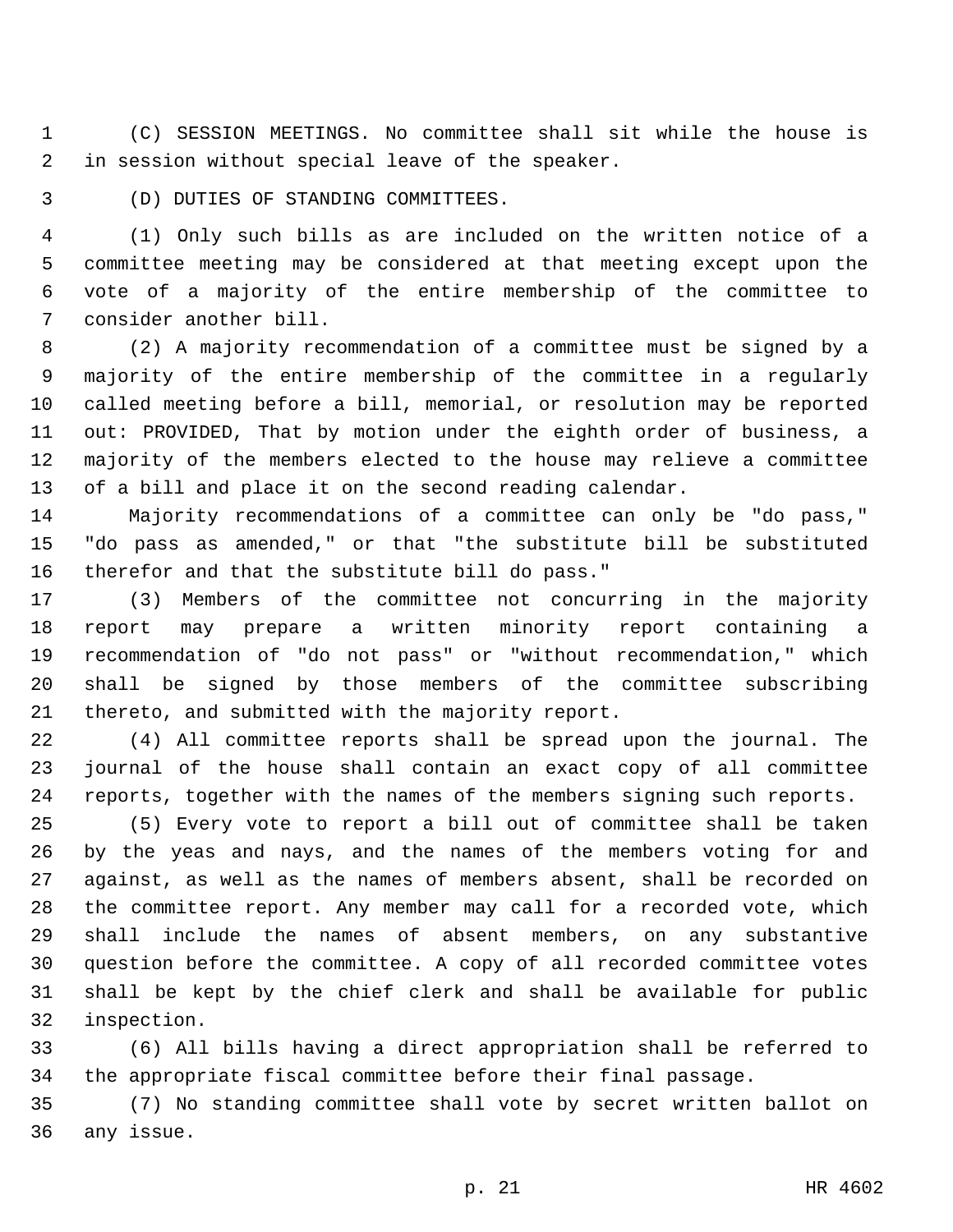(8) During its consideration of or vote on any bill, resolution, or memorial, the deliberations of any standing committee of the house 3 of representatives shall be open to the public.

 (9) A standing committee to which a bill was originally referred shall, prior to voting the bill out of committee, consider whether the bill authorizes rule-making powers or requires the exercise of 7 rule-making powers and, if so, consider:

(a) The nature of the new rule-making powers; and

 (b) To which agencies the new rule-making powers would be delegated and which agencies, if any, may have related rule-making 11 powers.

 (10) Standing committee subcommittees established in Rule 23 have the same powers and duties as standing committees.

 (11) Insofar as practicable, testimony in public hearings should be balanced between those in support of and in opposition to proposed legislation, with consideration given to providing an opportunity for members of the public to testify within available time.

# **Standing Committees - Expenses - Subpoena Power**

 **Rule 25.** Regardless of whether the legislature is in session, members of the house may receive from moneys appropriated for the legislature, reimbursement for necessary travel expenses, and payments in lieu of subsistence and lodging for conducting official 23 business of the house.

 The standing committees of the house may have the powers of subpoena, the power to administer oaths, and the power to issue commissions for the examination of witnesses in accordance with the provisions of chapter 44.16 RCW. Before a standing committee of the house may issue any process, the committee chairperson shall submit for approval of the executive rules committee a statement of purpose setting forth the name or names of those subject to process. The process shall not be issued prior to approval by the executive rules committee. The process shall be limited to the named individuals.

#### **Vetoed Bills**

 **Rule 26.** Veto messages of the governor shall be read in the house and entered upon the journal. It shall then be in order to proceed to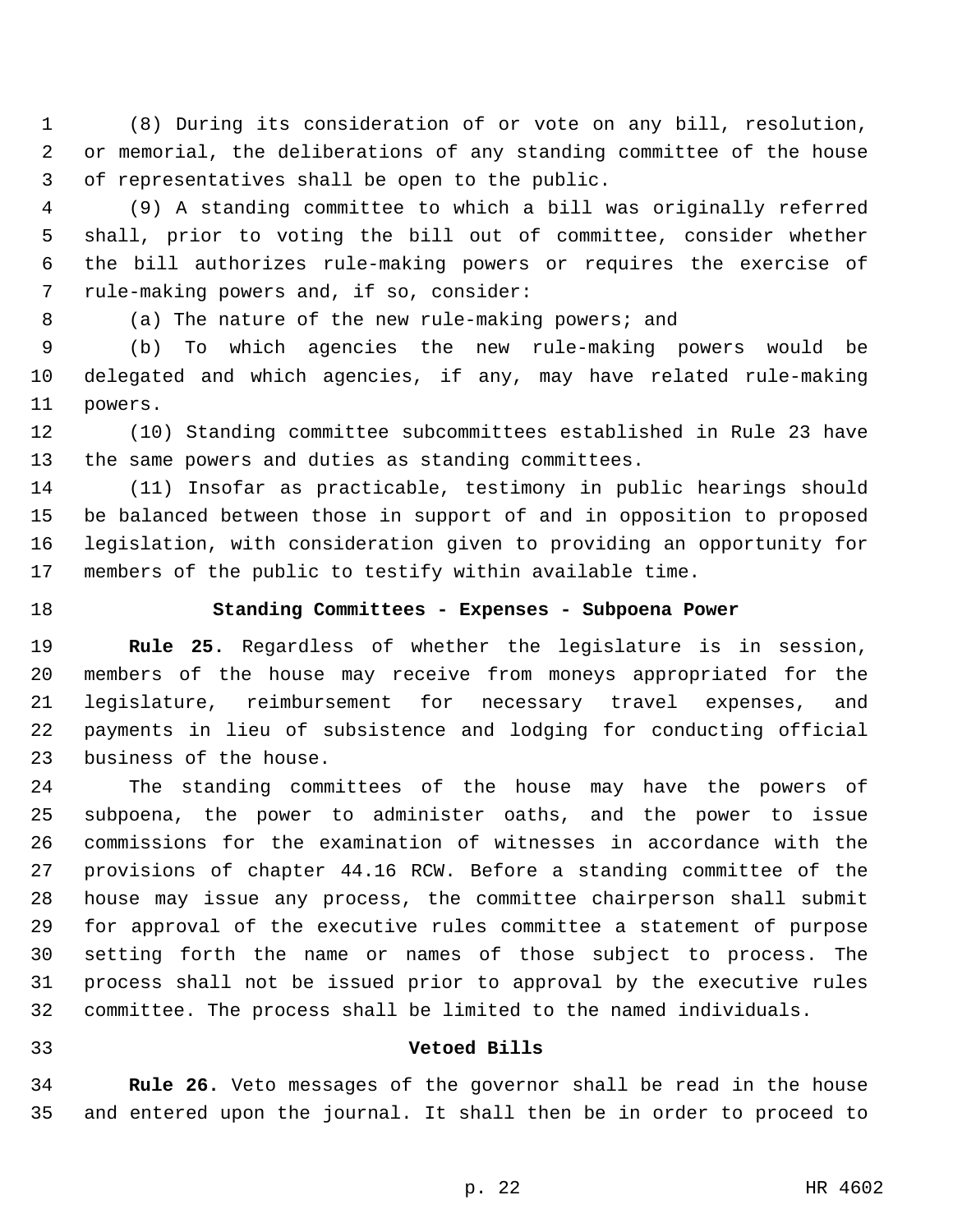reconsider the bill, refer it, lay it on the table, or postpone its 2 consideration to a day certain.

 The merits of the bill may be debated before the vote is taken, but the vote on a vetoed bill cannot be reconsidered.

 In case of a bill containing several sections or items, one or more of which has been objected to by the governor, each section or item so objected to shall be voted upon separately by the house. Action by the house upon all vetoed bills shall be endorsed upon the 9 bill and certified by the speaker.

 Vetoed bills originating in the house, which have not been passed notwithstanding the veto of the governor, shall remain in the custody of the officers of the house until the close of the term, after which 13 they shall be filed with the secretary of state.

## **Suspension of Compensation**

 **Rule 27.** (1) Any member of the house of representatives convicted and sentenced for any felony punishable by death or by imprisonment in a Washington state penal institution shall, as of the time of sentencing, be denied the legislative salary for future service and be denied per diem, compensation for expenses, office space facilities, and assistance. Any member convicted of a felony and sentenced therefor under any federal law or the law of any other state shall, as of the time of sentencing, be similarly denied such salary, per diem, expenses, facilities, and assistance if either (a) such crime would also constitute a crime punishable under the laws of Washington by death or by imprisonment in a state penal institution, or (b) the conduct resulting in the conviction and sentencing would also constitute a crime punishable under the laws of Washington by death or by imprisonment in a state penal institution.

 (2) At any time, the house may vote by a constitutional majority to restore the salary, per diem, expenses, facilities, and assistance denied a member under subsection (1). If the conviction of a member is reversed, then the salary, per diem, and expense amounts denied the member since sentencing shall be forthwith paid, and the member shall thereafter have the rights and privileges of other members.

# **Smoking**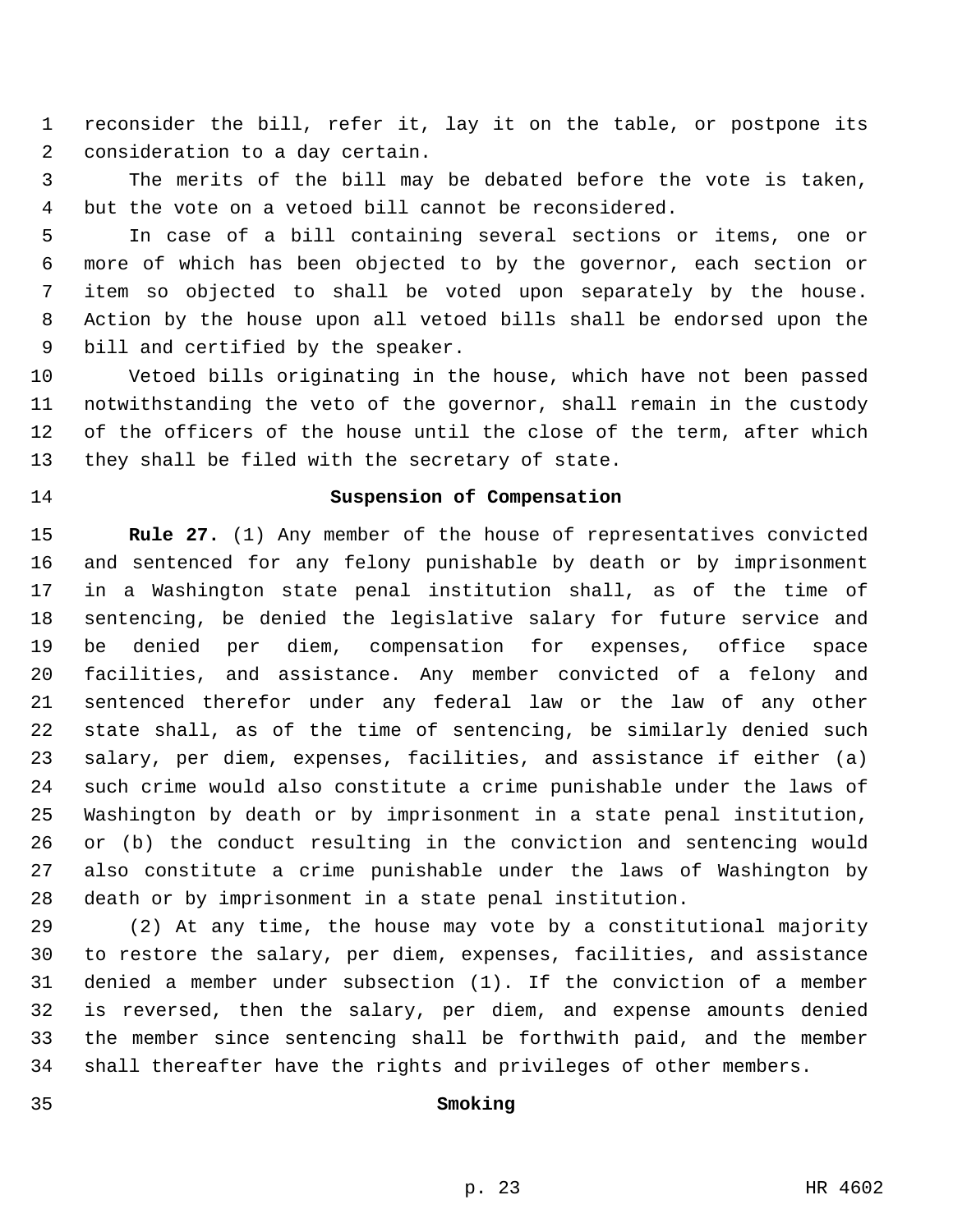**Rule 28.** Smoking of cigarettes, pipes, or cigars shall not be permitted at any public meeting of any committee of the house of 3 representatives or within House facilities.

 "No smoking" signs shall be posted so as to give notice of this rule.

**Liquor**

 **Rule 29.** The House of Representatives shall strictly adhere to the liquor laws of the state of Washington, including provisions relating to banquet and special occasion permits. The proper permits must always be obtained before consumption of liquor in any house 11 facility.

## **Parliamentary Rules**

 **Rule 30.** The rules of parliamentary practice comprised in Reed's Parliamentary Rules shall govern all cases in which they are not inconsistent with the standing rules and orders of the house.

# **Standing Rules Amendment**

 **Rule 31.** Any standing rule may be rescinded or changed by a majority vote of the members elected: PROVIDED, That the proposed change or changes be submitted at least one day in advance in writing to the members together with notice of the consideration thereof. Any standing rule may be suspended temporarily by a two-thirds (2/3) vote of the members present except as provided in Rule 10.

# **Rules to Apply for Assembly**

 **Rule 32.** The permanent house rules adopted at the beginning of the term are to govern all acts of the house during the course of the 26 term unless amended or repealed.

#### **Legislative Publications**

 **Rule 33.** The House of Representatives directs the house executive rules committee to adopt procedures and guidelines to ensure that all legislative publications at public expense are for legitimate 31 legislative purposes.

 I hereby certify this to be a true and correct copy of Resolution 4602 adopted by the House of Representatives